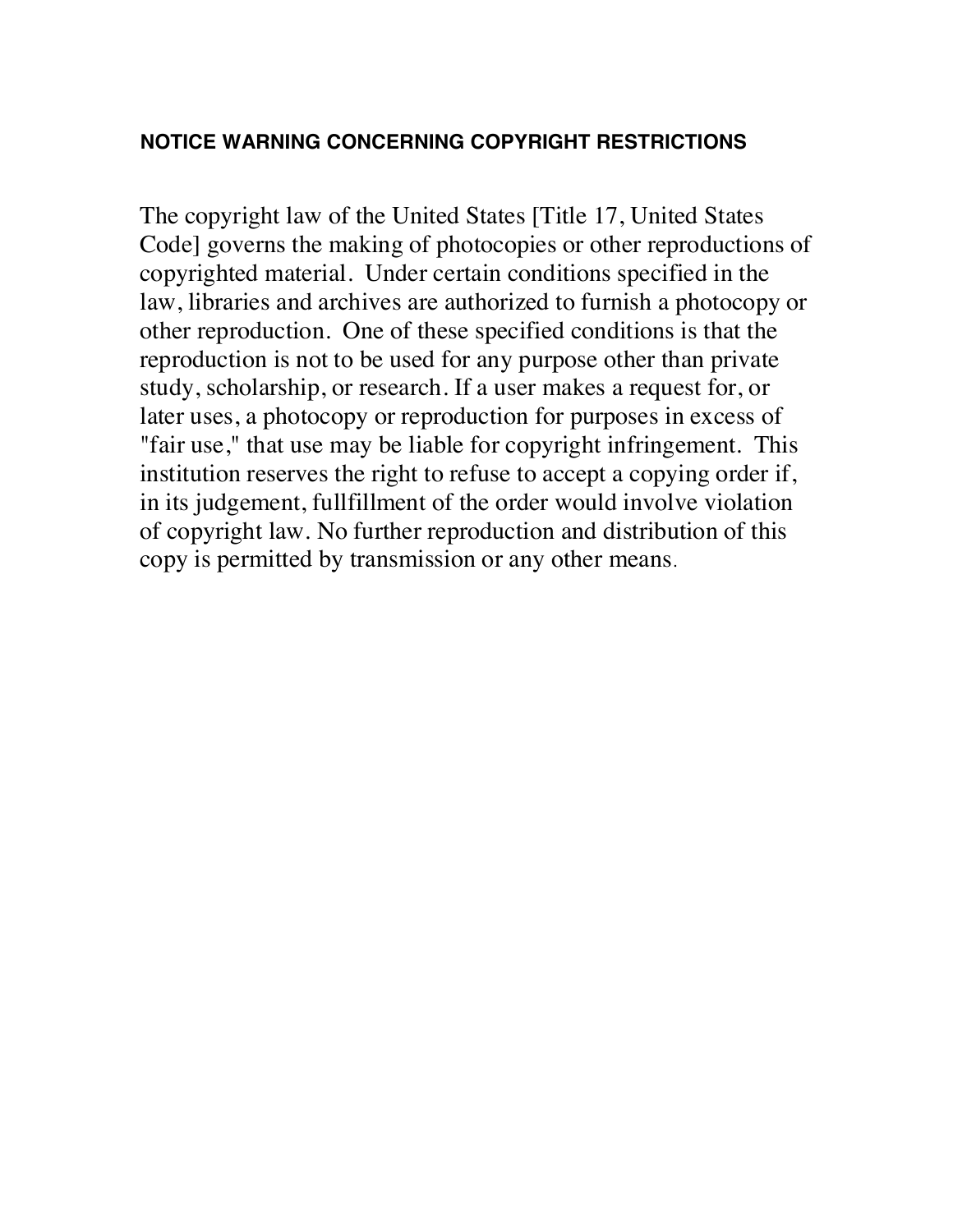Rural Sociology 00(00), 2016, pp. 00–00 DOI: 10.1111/ruso.12142 © 2016, by the Rural Sociological Society

# Unpacking Heat: Dueling Identities and Complex Views on Gun Control among Rural Police\*

Rachael A. Woldoff Department of Sociology and Anthropology West Virginia University

Robert C. Litchfield Department of Economics and Business Washington & Jefferson College

Angela Sycafoose Matthews Federal Bureau of Investigation

Abstract Using 20 semistructured interviews with police officers from a rural sheriff's department, we present what we believe is the first in-depth examination of U.S. rural officers' views on gun control. We find that officers possess complex views about gun control, reflecting their multiple identities as both gun-oriented rural citizens and police who seek to control the situations they encounter at work. Specifically, we observed that rural police officers: (1) embrace a rural identity that implies support of gun rights over gun control; (2) report that police work experiences have caused them to embrace their police identity and to distance themselves from some gunrelated aspects of rural identity (e.g., they have lost interest in guns over time and have increasingly dissociated from gun-enthusiast peers); and (3) have learned to incorporate aspects of both identities into their views on gun control, universally advocating for some gun control measures in the name of community safety, but rejecting others as part of rural ideological views about personal freedom. We discuss research and policy implications and suggest that policymakers must better appreciate the nuances and culture of rural places in order to gain rural citizens' and rural police officers' support for gun control legislation.

### Introduction

I would say that [rural upbringing] probably does have some influence on it [views of gun control], because I'm thinking, "Why would you have to take a weapon away from somebody that is well-versed in how it's to be used in the proper ways?" But on the flip side of that, being involved in law enforcement [for] so

<sup>\*</sup> Direct correspondence to Rachael A. Woldoff, 319 Knapp Hall, P.O. Box 6326, Morgantown, WV 26506, e-mail: Rachael.woldoff@mail.wvu.edu.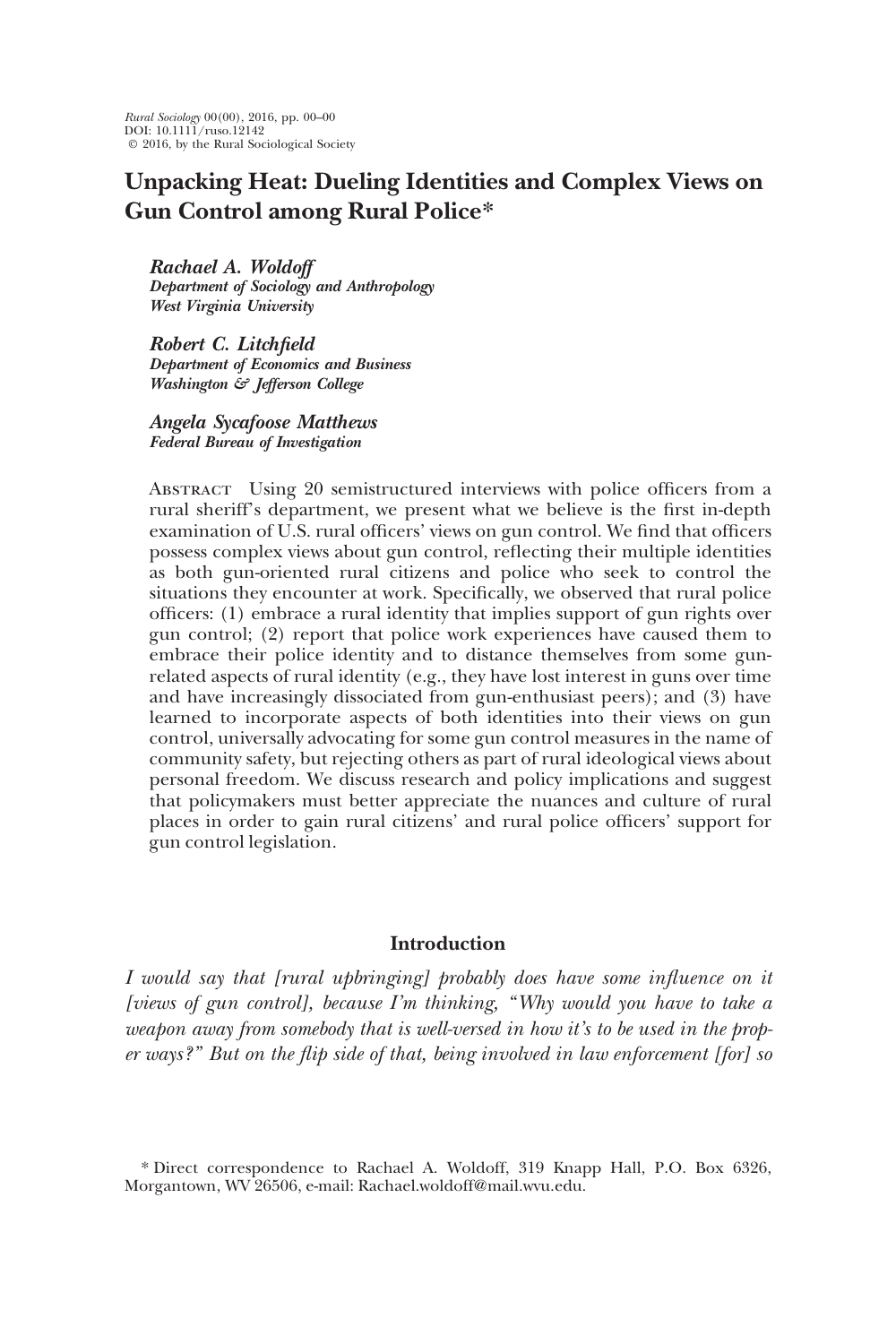#### 2 Rural Sociology, Vol. 00, No. 00, Month 2016

long, I know that a lot of times weapons aren't used for what they are supposed to be used for. They're used as a destructive device against other human beings.

Kent,<sup>1</sup> police officer for almost 40 years

The controversial topic of gun control has been much debated among politicians, citizens, and activists in the United States in recent years. Though researchers have examined public opinion polls on gun control, little is known about police officers' views on the subject. Given that police play a pivotal role in society as the enforcers of gun laws and face a heightened risk of injury from gun violence, it is especially important for scholars to understand their perspectives on gun control. As former New York City mayor Michael Bloomberg (2013) noted, "Their voices deserve to be heard." Unfortunately, many police officers are reluctant to speak openly about gun control laws, particularly in such a politically charged environment. Further, despite officers' strong professional identities, they must contend with the fact that they belong to other groups that can exert strong and conflicting pulls on their views.

Although a 2013 poll showed that 54 percent of the general public thinks that stricter gun laws would reduce the number of mass shooting deaths (Pew Research Center 2013b), research also shows that rural citizens in the United States are consistently more averse to gun regulations than their urban and suburban counterparts (Pew Research Center 2013a). This makes sense because gun ownership is part of rural identity (Ching and Creed 1997). At the same time, police work brings officers into contact with many individuals who violate police officers' strong traditional sense of morality (Loftus 2010). Officers' regular contact with citizens' illegal and unpredictable behavior combined with their desire to control situations they face may cause them to favor gun control even when it conflicts with other identities that are meaningful to them. Officers' reactions to these dueling aspects of identities—the celebration of guns in rural life and the real risks faced by officers in a gun-saturated environment—may provide insights about both limits and opportunities to connect citizens of all stripes in discussions about gun rights and gun control in the United States.

The subject of multiple and conflicting identities has long interested observers of the human condition. Scholars have defined the concept of identities in many ways, but the word generally refers to combinations of roles, group memberships, personal characteristics, or other knowledge and experiences that people view as partially self-defining

<sup>&</sup>lt;sup>1</sup>Names of study participants were changed in order to preserve confidentiality as per standard Institutional Review Board guidelines.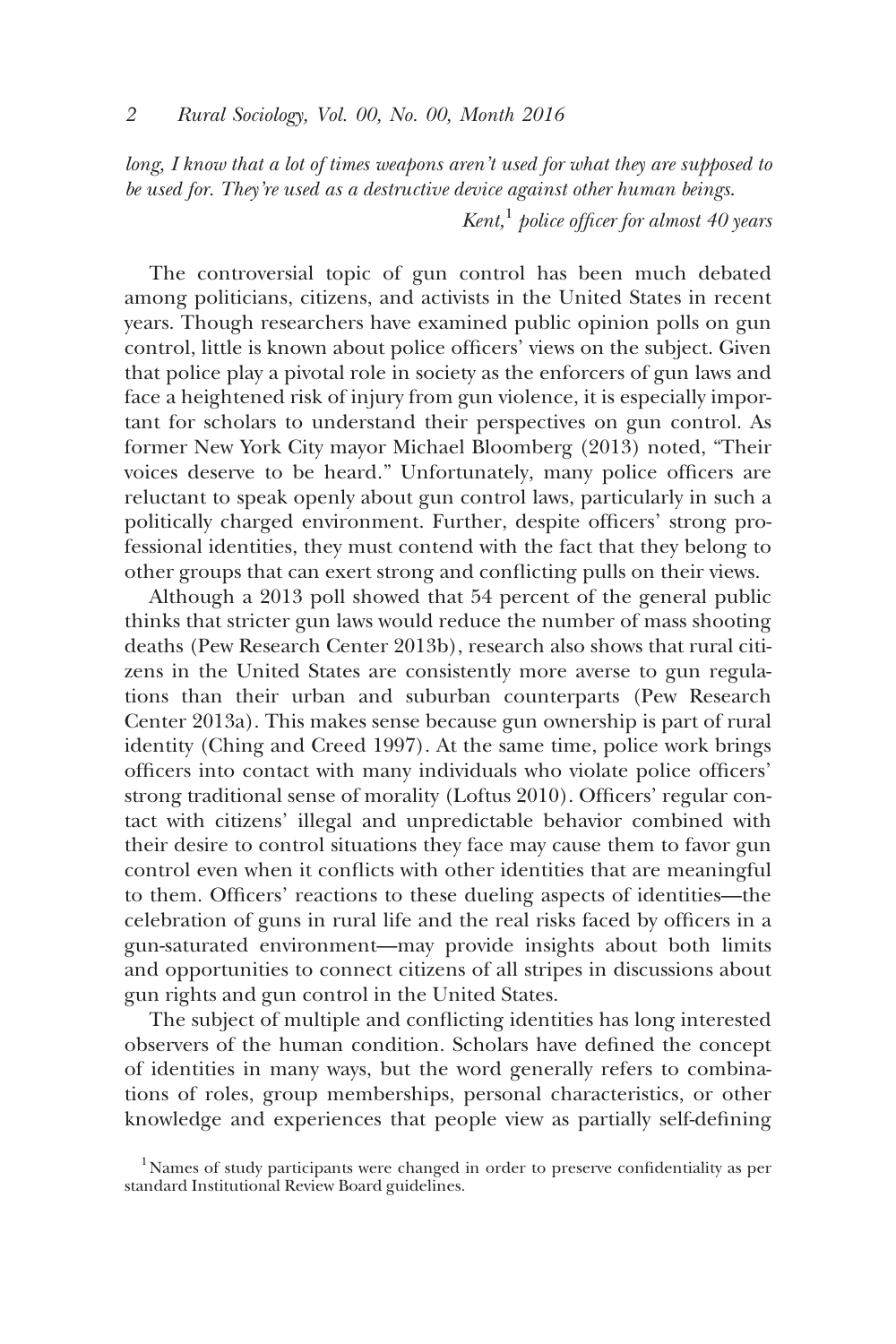(see Brewer and Gardner 1996; Stryker and Burke 2000; Tajfel and Turner 1979). Identity theories in sociology (Stryker and Burke 2000) and social psychology (Tajfel and Turner 1979) generally acknowledge that people have multiple identities, and research is increasingly exploring the simultaneous relevance of more than one identity (for a review, see Ramarajan 2014). However, prior work has not considered how multiple identities coalesce to shape nuanced views on gun control. Relevant to this study, prior research provides evidence that both police identity (Loftus 2010) and rural identity (Hummon 1990) can override other salient identities, and their likely divergence on at least some aspects of gun control suggests a venue to explore dual identities. We examine how these allegedly strong identities fare when they come into contact with each other in light of a primarily sociology-based conception of identity wherein conflict between identities is relatively normal and expected to lead to accommodation between identities (Burke 2006).

In this article we report qualitative interviews unpacking rural police officers' gun control views. We employ Snow and Anderson's (1987) terminology of identity work to shed light on officers' embracement of and distancing from various aspects of rural and police identities related to gun rights and gun control as a way to articulate the change process that occurs when identities bump up against each other as individuals strive for verification of their identities. We find that officers' views are more nuanced than they first appear and that theory dealing with multiple identities facilitates our understanding of this complexity. Consistent with sociological theory on identity change (Burke 2006), our data suggest that officers have adjusted their identity standards to accommodate their complex experiences relevant to the issue of gun control. Our study makes two important contributions. First, we add to the extremely limited literature on police attitudes toward gun control by examining an almost completely unstudied group: rural police in the United States. The scant previous literature on this topic has included conceptual work (see, e.g., Carlson [2014] for a discussion of the militarization and privatization of criminal justice institutions), nonscientific surveys (e.g., PoliceOne.com, a website claiming to target law enforcement officers that has produced a selfselected Internet poll), and surveys of executives (i.e., police chiefs and sheriffs; see Thompson, Price, Dake, and Tatchell 2006; Thompson, Price, Khubchandani, and Dowling 2011). Our interviews complement existing literature by providing an in-depth exploration of the gun control views of ordinary rural officers (i.e., full-time, professional, nonexecutive). Second, we contribute to knowledge of multiple identities by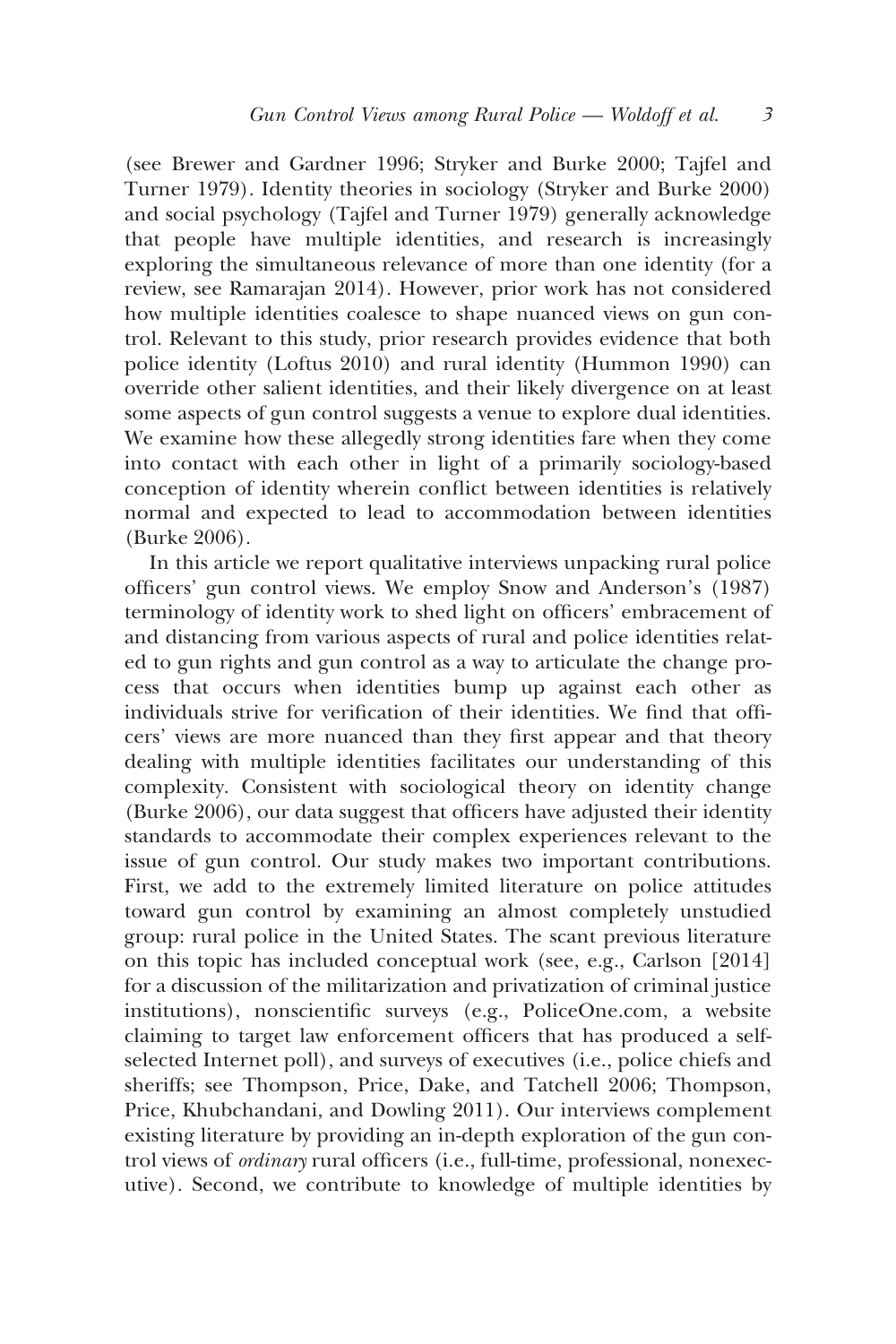exploring how rural identity and police identity, each considered dominant in prior research (Ching and Creed 1997; Skolnick 1996), influence views on an issue relevant to each.

#### Background

#### Guns and Rural Identity

Much of the research on the power of place in shaping life outcomes and public opinion in the United States focuses on urban areas, with far less attention given to the experiences of rural residents (Gieryn 2000). Some have argued that scholars have systematically devalued rural places as a source of identity (Ching and Creed 1997), and rural life is sufficiently varied that it is doubtless impossible to define a monolithic "rural identity." Indeed, the word "rural" itself resists easy definition in the United States (Weisheit, Falcone, and Wells 2006). Nevertheless, existing research on nonurban place identity shows that people from rural communities often hold an idealized view of rural places and small towns as quiet, slow, easygoing, friendly, and safe, where personal relations are highly valued and "everybody knows everybody" (Hummon 1990:55). This type of thinking frequently leads rural residents to disdain cities for being too crowded, unfriendly, and artificial (Hummon 1990).

Surveys examining gun control attitudes in the United States have shown that rural residents are generally less supportive of gun control than urban residents (see Semet and Ansolabehere 2011; Wolpert and Gimpel 1998). Gun ownership is consistently highest in rural places (G. Carter 2012), and rural residents tend to cherish their gun rights (Johnson 2013). According to the 2012 General Social Survey, 59 percent percent of rural households report gun ownership compared to 36 percent of suburban and 28 percent of urban households (Pew Research Center 2013b). Research on predictors of gun attitudes has been organized according to whether attitudes are driven mainly by instrumental concerns, meaning that gun owners will support gun rights because to do otherwise would threaten their gun ownership, or by cultural concerns such as the symbolic value of gun ownership to those who are concerned about government power or who otherwise embrace values associated with the early history of the United States (for a review, see Wozniak 2015). Surveys about gun control are necessarily limited to a small battery of questions that usually inquire about specific legislative proposals such as bans on handguns or assault weapons (e.g., four items in the Constitutional Attitude Survey used by Semet and Ansolabehere 2011; three items in the  $CBS-New$  York Times poll used by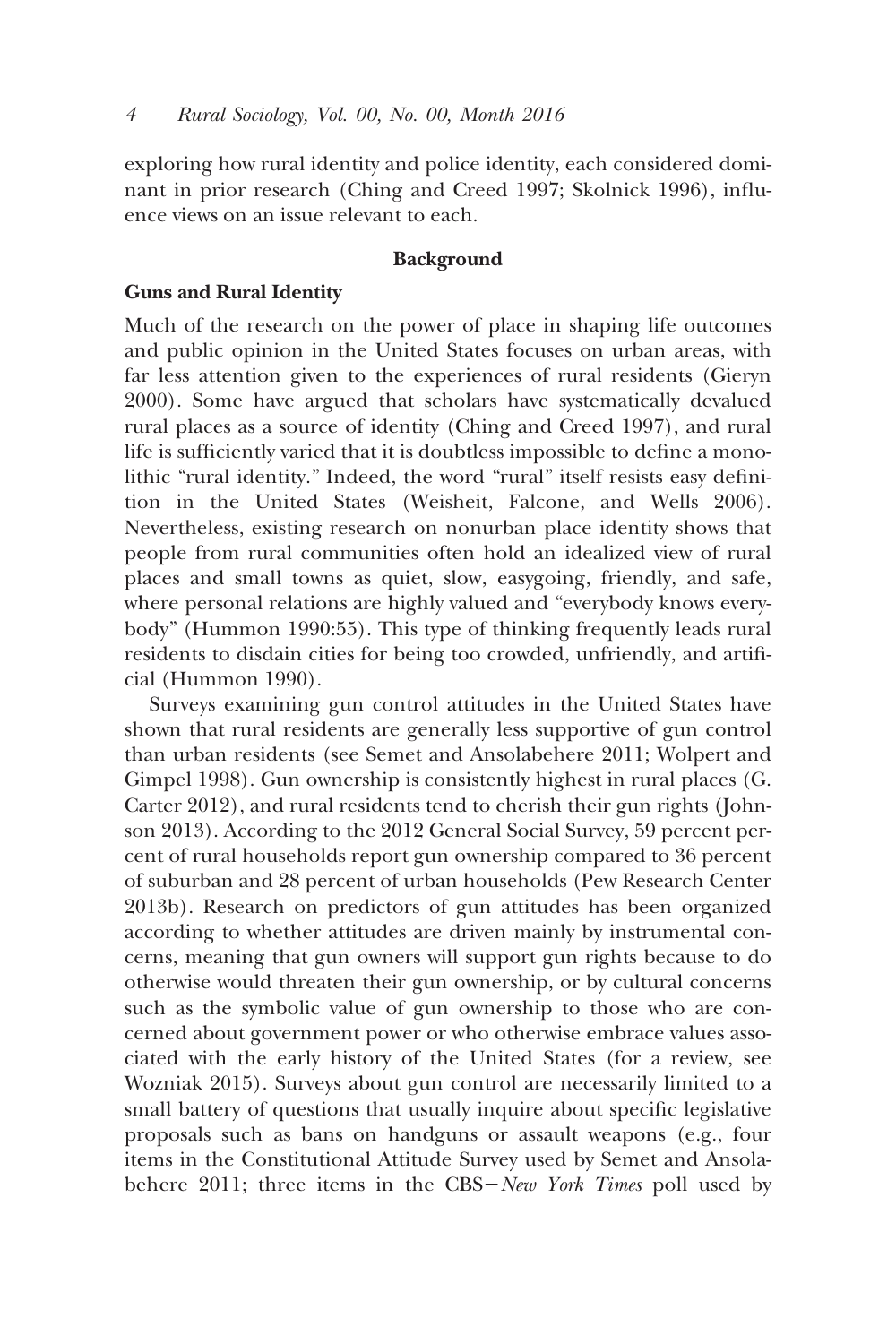Wolpert and Gimpel 1998). Though such surveys demonstrate that the vast majority of the public (rural and urban) "supports background checks" for gun purchases (Semet and Ansolabehere 2011), they do little to clarify whether that support is limited to the current system or whether and how it applies to efforts to strengthen such checks. Hence, qualitative research may provide crucial insights into the role of gun rights in rural life. Moreover, we suggest that a rural identity perspective might bridge instrumental and cultural views of gun attitudes because such residents have both instrumental concerns (i.e., they are much more likely to own guns) and cultural concerns, which we elaborate below.

Firearms are an important part of rural identity (Ching and Creed 1997; Whitney 2012). Rural citizens often purchase guns for hunting or sport (Bristow 1982) and are less likely to use a gun in the commission of a crime (Weisheit, Falcone, and Wells 1994). However, support for guns extends beyond recreation. Indeed, rural residents' orientation toward individualism, self-protection, privacy, informal control, and distrust of the government and perceived outsiders is consistent with a desire for individual ownership of firearms (Oliver and Meier 2004). People who do not rely on law enforcement to provide protection often purchase guns to achieve the "individualistic" goals of protecting themselves and their families (Celinska 2007). In describing the ways in which guns are tied to rural identity, Ching and Creed (1997:29) asserted that it is "increasingly important to not just own guns, but to display them and aggressively defend their ownership; it is important to drive a truck as much for what it says about you as for the service and utility it provides, and it is important to listen to country music in which the cultural value of these symbols is reinforced." Indeed, country music, especially in its more modern populist form, is an expression of regional rural romanticism that often explicitly values traditional rural socialization, including a love of guns; it draws heavily on southern male perspectives and expresses a rural identity that reaches even those in rural suburbia (MacKay 1993; N. Spitzer 1993). In sum, guns play a part in everything from food acquisition to property protection to outdoor sport, and are seen as a rite of passage into adulthood. Guns are signifiers of multiple dimensions of rural identity including selfsufficiency, intergenerational unity, and individualistic values.

#### Guns and Police Identity

Though police are not monolithic, some features of police culture are widespread. Research on police culture suggests that many classic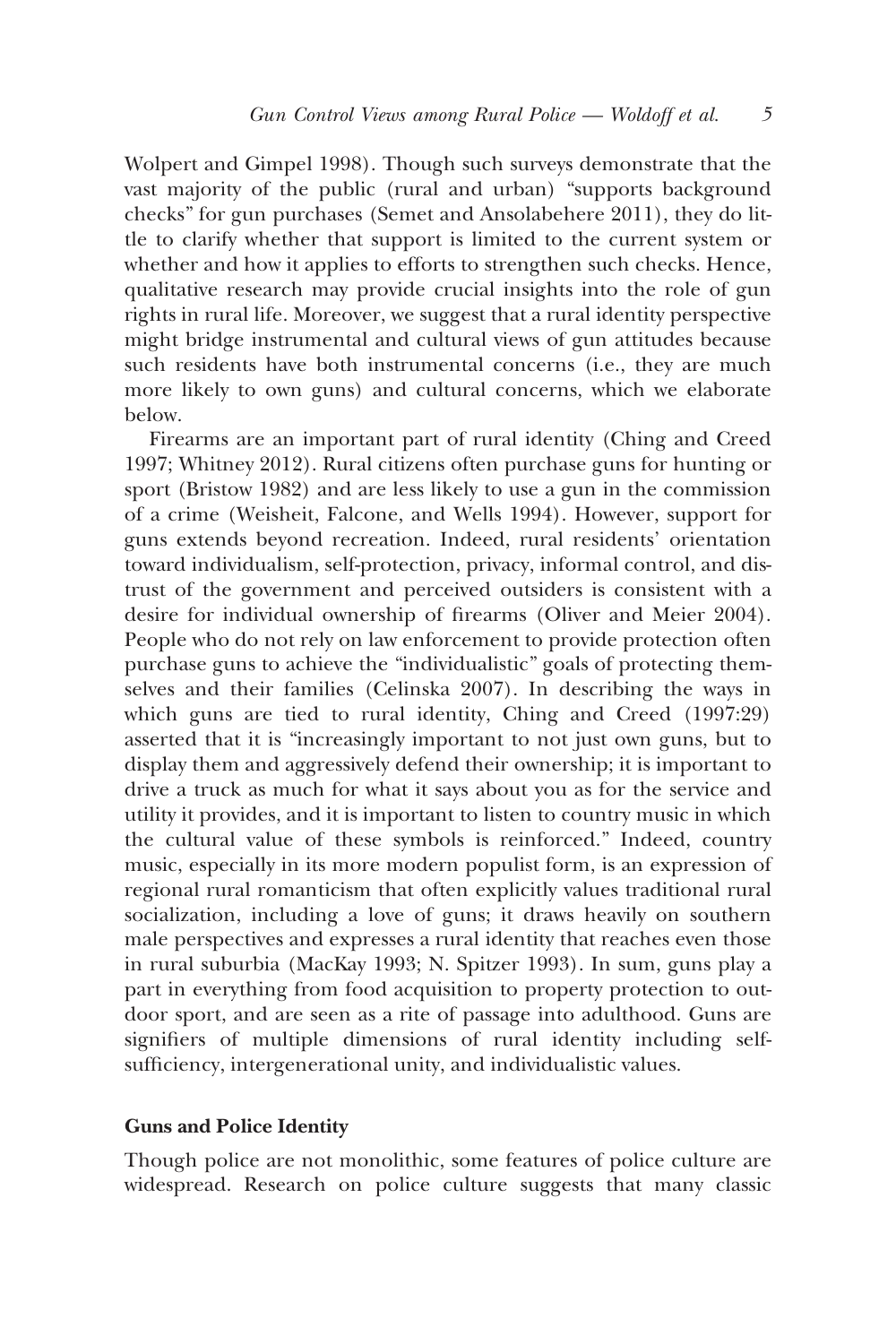findings are enduring and hold across different countries and cultures (Loftus 2010). In general, police officers tend to have a strong professional identity that is resistant to transformation and is characterized by cynicism, suspiciousness (Rubinstein 1973), masculinity (Martin 1980), a need for respect (Sykes and Clark 1975), and an exaggerated sense of mission toward protecting "the weak against the predatory" (Reiner 2000:89). Further influences on the strength of police identity include the tradition of a "twenty-four-hour cop" in the United States (Fyfe 1980:73) and the tendency for police work to isolate officers from the outside world (Loftus 2010; Reiner 2000). Police identity is so salient that many officers struggle with abandoning it even for a short time (Oberweis and Musheno 1999). For instance, many officers carry their guns when off duty, either because they are required to or out of a general awareness of their role as law enforcement officers and their sensitivity to risky situations and suspicious people who surround them (Oberweis and Musheno 1999). Indeed, police generally believe their role necessitates that they be "always prepared" and "armed and ready to actively intervene in situations threatening to life, property, and order" (Fyfe 1980:72). Hence, police identity, once adopted, is not easily subsumed under other social identities.

Gun control does not play the same role in police identity that supporting gun rights plays in rural identity. Indeed, in contrast to the significant role that some have posited for gun rights in rural identity, we know of no evidence that gun control per se is a significant factor in police identity. However, the literature on police culture and identity suggests that the ability to control situations and people is a significant part of police identity that leads police to hold attitudes and engage in behaviors that enable them to self-verify the experience of control (Loftus 2010; Martin 1980; Oberweis and Musheno 1999; Sykes and Clark 1975). This value of control is relevant both to officers' personal safety and to their job performance. For instance, Oberweis and Musheno (1999) noted the story of an officer who felt a need to sit in only specific seats in a restaurant, whether on or off duty, in order to feel safe. Loftus (2010) describes a consistent tendency of police officers to remove the keys from cars during encounters with the public in order to maintain control in the face of a situational risk factor (i.e., an individual's unpredictable and possibly dangerous behavior with a car). Research also suggests that safety concerns may be even higher among rural officers (Oliver and Meier 2004). While these safety and performance concerns do not equate to calling support for gun control an aspect of police identity, greater presence of uncontrolled firearms does at some level affect control values that partially define how police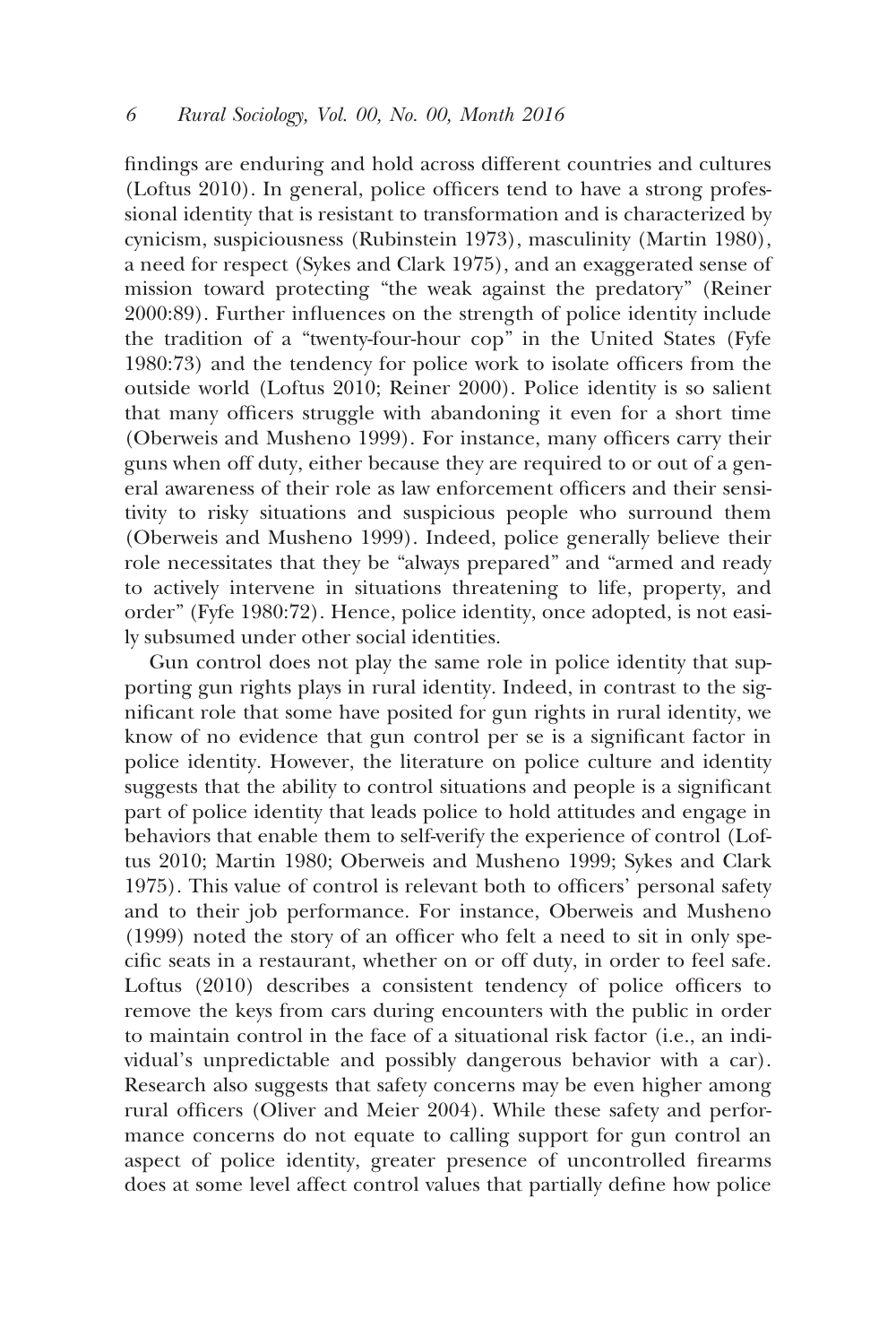view themselves. For example, a recent qualitative study of policing in Baltimore found many officers who police gun-saturated urban neighborhoods know that "police officers make attractive targets" and recognize the "need for and futility of gun control laws" (Moskos 2008:150). Such concerns can lead some officers' representatives to speak out against unlimited access to guns, as was the case when the national president of the Fraternal Order of Police (Canterbury 2013) wrote a letter on behalf of the organization strongly recommending gun control.

As with rural identity, considering gun control views in terms of police identity might bring together instrumental and cultural factors. With regard to instrumental perspectives, police are likely to feel safety concerns from uncontrolled guns. With regard to cultural issues, shared threats to safety among police might combine with police officers' value of controlling situations, encouraging police to view themselves as uniquely qualified to possess certain kinds of guns and to have better weapons than citizens (e.g., to believe that citizens should not have assault weapons and high-capacity magazines).

#### Rural Police and Gun Control: Identity Conflict or Integration?

Given that rural and police identities embody strong and possibly conflicting tendencies toward views of gun control, how will rural officers reconcile them? In general, people strive for consistency in their identities and seek to reduce conflicts among them because such conflicts can be stress inducing (Burke 1991). However, having multiple, strong identities can also be a buffer against stress (Thoits 1983). Some amount of conflict is to be expected as a natural consequence of the functioning of individuals' systems of multiple identities, and individuals can resolve these conflicts in several ways—any of which might be labeled "identity change" (Burke 2006). What is ultimately important is that individuals manage the tension over time by altering their identities in ways that allow them to verify their own identities and behavior as consistent in order to preserve self-esteem (Cast and Burke 2002).

One possibility is that either rural or police identity will come to dominate. For instance, research on women in policing has found that female officers may identify as either *policewomen* or policewomen emphasizing aspects of one identity or the other within the police role (Martin 1980). Some research seems to indicate a likely dominance of rural identity (i.e., *rural* police). For instance, rural officers are more likely than their urban counterparts to live within the communities that they police because of geographic isolation and because rural departments pride themselves on hiring local citizens who share their values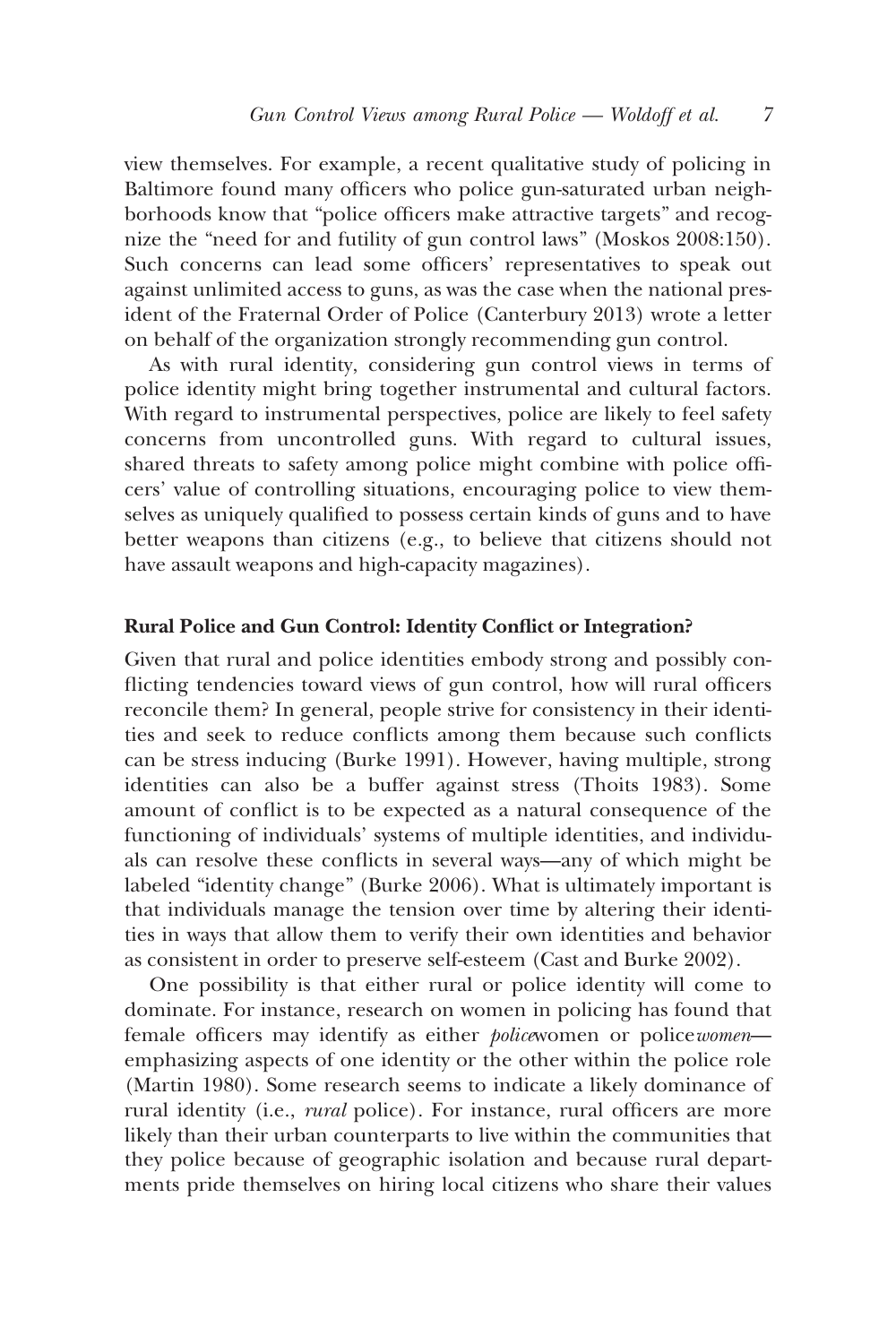and are involved in local activities (Decker 1979; Sims 1988; Weisheit et al. 2006). Rural police tend to have "biographies that are not uncommon to those of the community" (Decker 1979:105) and they avoid acting "overly high and mighty" (Weisheit 1993:225). Other research seems to reinforce police identity (i.e., rural *police*). For instance, even though rural officers serve in locations where crime rates are relatively low and where residents are reluctant to call the police (Oliver and Meier 2004), they are often alone on patrol in geographically isolated places where backup may take a long time to arrive (Weisheit et al. 1994). Together with budget-related constraints such as low pay and inadequate equipment and place-based social factors such as the "fishbowl" effect that occurs in regions where citizens personally know and scrutinize local officers (Bristow 1982), rural police may feel even more isolated than their urban counterparts.

Yet these same factors that produce conflict might also produce integration of rural and police identities. In their classic study of identity work, Snow and Anderson (1987:1356) found that homeless individuals embraced some aspects of association with homeless identity (e.g., as one who "willingly shares limited resources") while dissociating themselves from other aspects (e.g., longer-term homeless distancing themselves from the idea of dependence on shelters or social services). Research on identity change suggests that people are especially likely to modify their identities in situations where multiple identities are activated and when the behaviors that would verify them are opposed to one another; it is in these situations that changing the meaning of identities may allow them to be simultaneously verified (Burke 2006). For instance, Burke's (2006) study of change in spousal and gender identities in married couples found that these identities changed over time toward each other on dimensions of shared meaning. Thus, multiple strands of identity theories argue that people can and do change their identities over time. We wondered if rural police officers faced analogous dilemmas as they struggled to reconcile attitudes on gun control, where rural identity and police identity suggest views that may be in opposition to each other and where rural identity even suggests some suspiciousness toward the police (Oliver and Meier 2004). Rural officers must be especially vigilant about their words and behaviors because casual activities and statements can quickly become public knowledge and reduce their policing effectiveness in the jurisdiction (Bristow 1982). However, unlike the "outsider" status of female or ethnic minority officers, police in rural departments are largely or even exclusively from rural backgrounds (Decker 1979). Hence, rural officers have a social basis for developing common views that take aspects of both rural and police identities into account.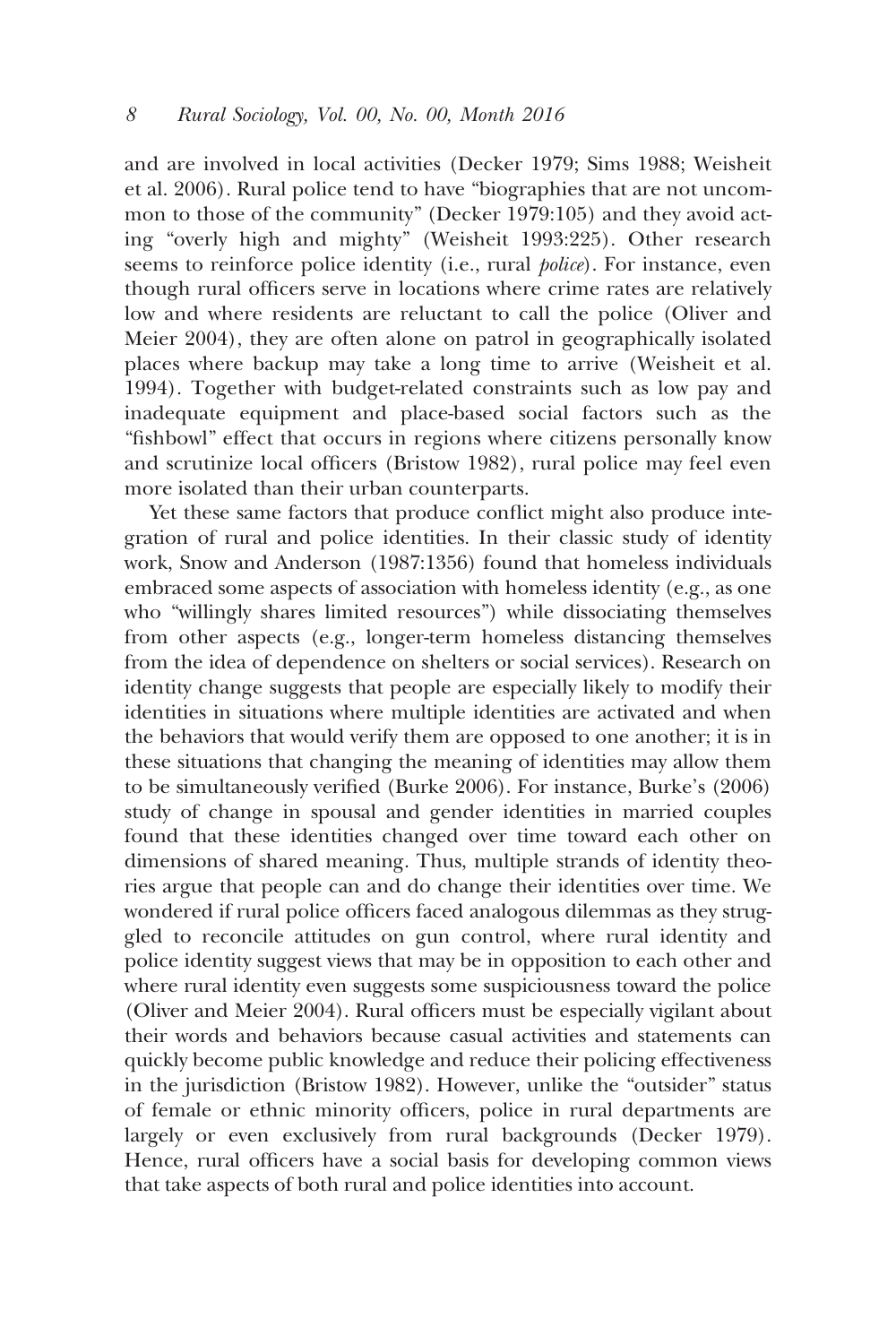Reconciling identities for rural police may be helped by the fact that police identity does not equate directly to a specific set of gun control views, but rather may link to them indirectly through police identity as the ability to control situations police officers encounter. That is, guns are a threat to police identity by virtue of the fact that they are a threat to officers' ability to control the situations they encounter; yet it is unclear to what extent police will view gun control as a way to address such feelings of threat. This confusion is highlighted in this study because rural identity includes many positive ideas about guns. Some evidence for integration of rural and police identities is found in studies of police executives. For instance, views differ between the Major County Sheriffs' Association and those of the more urban Major Cities Chiefs Association, with sheriffs against proposed bans on assault weapons and high-capacity magazines (Stanek 2013). Although rural sheriffs are powerful in some ways (Walker and Katz 2011:69), their position as elected officials in almost all states puts them under pressure to conform to rural constituents' gun control views. Given that their job security depends on relationships with community members, they are far less insulated from the surrounding community than urban police chiefs (Weisheit et al. 1994). Hence, although research on the views of police executives shows that sheriffs are less supportive of a variety of gun controls than police chiefs (see Thompson et al. 2006, 2011), conclusions from such studies are tenuous because the urban–rural divide is heavily confounded with an appointed–elected divide. In contrast, we studied regular officers and asked the basic research question, "What do rural police in the United States think about gun control?" The complexity of these identity concerns suggests that the answer might be difficult to unpack using quantitative survey techniques, and thus, we chose individual, in-person interviews as a logical technique to probe for details on this essentially unstudied topic.

#### **Methods**

#### Setting: A Rural Sheriff's Department

Sheriffs' offices are a typical type of rural police agency, and are usually responsible for the local jail, court security, prisoner transport, process serving (i.e., delivery of legal papers), issuing permits to carry concealed weapons, and patrolling the county. Given that 48 percent of U.S. police departments have less than 10 sworn officers and 88.3 percent have less than 50 (Reaves 2015), smaller policing organizations represent a meaningful class. The sheriff's department we studied handles concealed carry permits for the county, making officers especially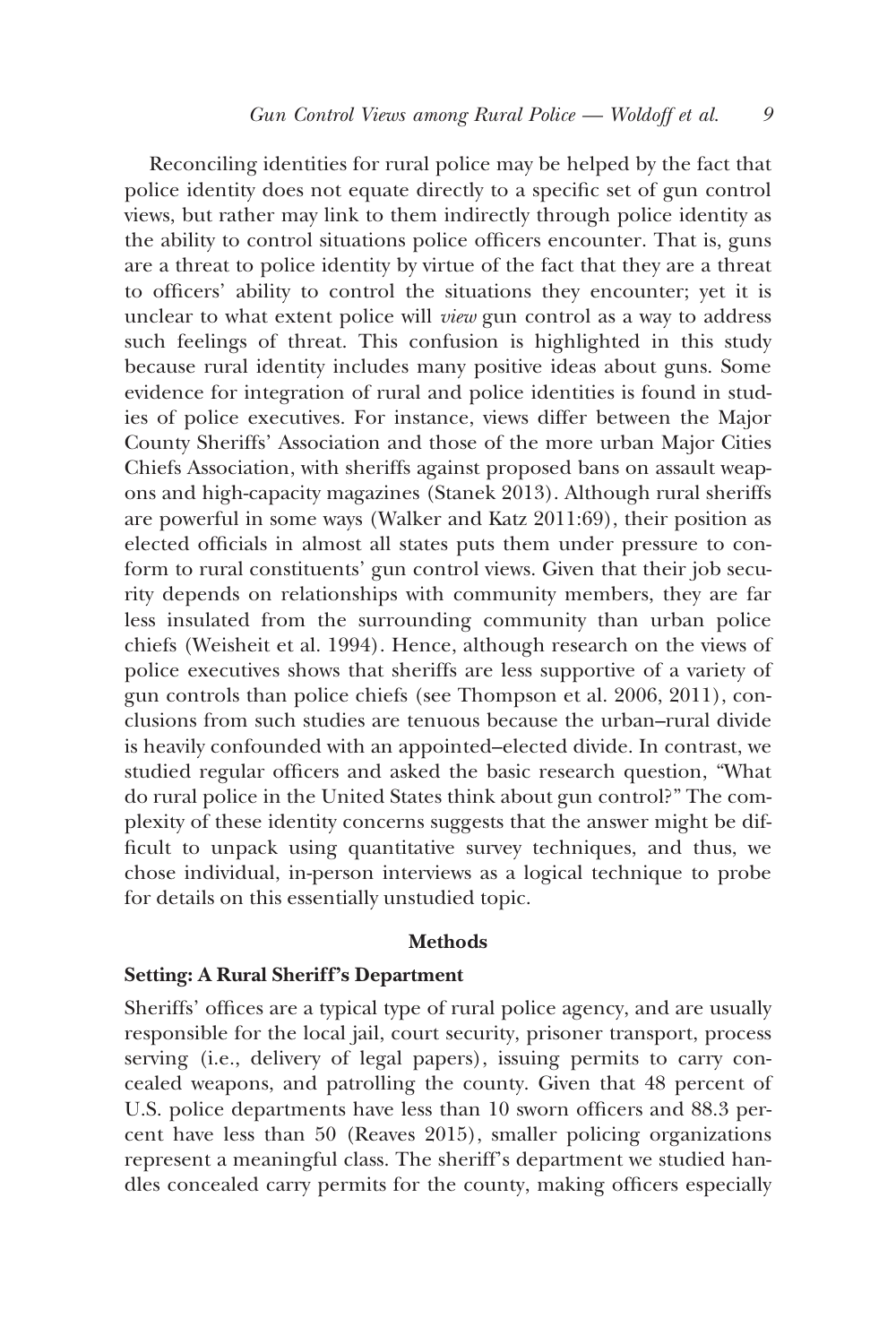knowledgeable about guns. Sheriff's departments are responsible for all three components of the criminal justice system (i.e., law enforcement, courts, and corrections), making them more broadly informed than those who work in more specialized departments.

The sheriff's department in this study is located in a state with one of the highest rates of gun ownership in the United States and the state is in the top 10 of states in the percentage of the population holding an active concealed carry weapons permit for the five-year period ending in 2014. The department patrols over 300 square miles of territory, has approximately 40 police officers, and is active 24 hours a day, seven days a week. According to one officer, its jurisdiction went from issuing approximately 40 concealed carry permits a month to over 300 a month following politicians' calls to strengthen gun control laws after the Sandy Hook shootings.<sup>2</sup> Researchers and officials acknowledge the existence of an urban–rural continuum, debate the many methods to classify rural areas, and tend to argue that the definition must fit the subject being studied. In this case, the state has one of the smallest percentages of total population living in urban areas, with almost three-quarters living outside a city, town, or village. In regard to density, the county's population per square mile is less than 90 and it contained less than 100,000 inhabitants in 2010, more than 90 percent of whom were white. Furthermore, two-thirds resided in a remote rural section of the county where many residents are geographically isolated.<sup>3</sup>

# Data Collection and Analysis

In studying rural police officers' views about gun control, we utilized the qualitative case study approach, relying on interview narratives (Strauss 1987) to analyze the experiences, interactions, meanings, and interpretations that subjects attached to their views (Weiss 1994). As part of the initial recruitment process, we conducted several pilot interviews while participating in the sheriff's department's ride-along program, in which citizens accompany officers on patrol in order to observe and learn about the profession of policing. We then used snowball sampling, ultimately conducting 20 one-on-one interviews

 $2$ Thousands of new members have joined the state's branch of the National Rifle Association since the 2012 Sandy Hook Elementary School shootings.

 $3$ The state in which the department is located is mainly white, has a low population density, has limited access to public transportation, and has lower amounts of crime than the national average. In addition, it is a state with lenient laws regarding guns (e.g., it does not require background checks on private sales, allows open carry of guns in public, and does not require mental health reporting for use in background checks).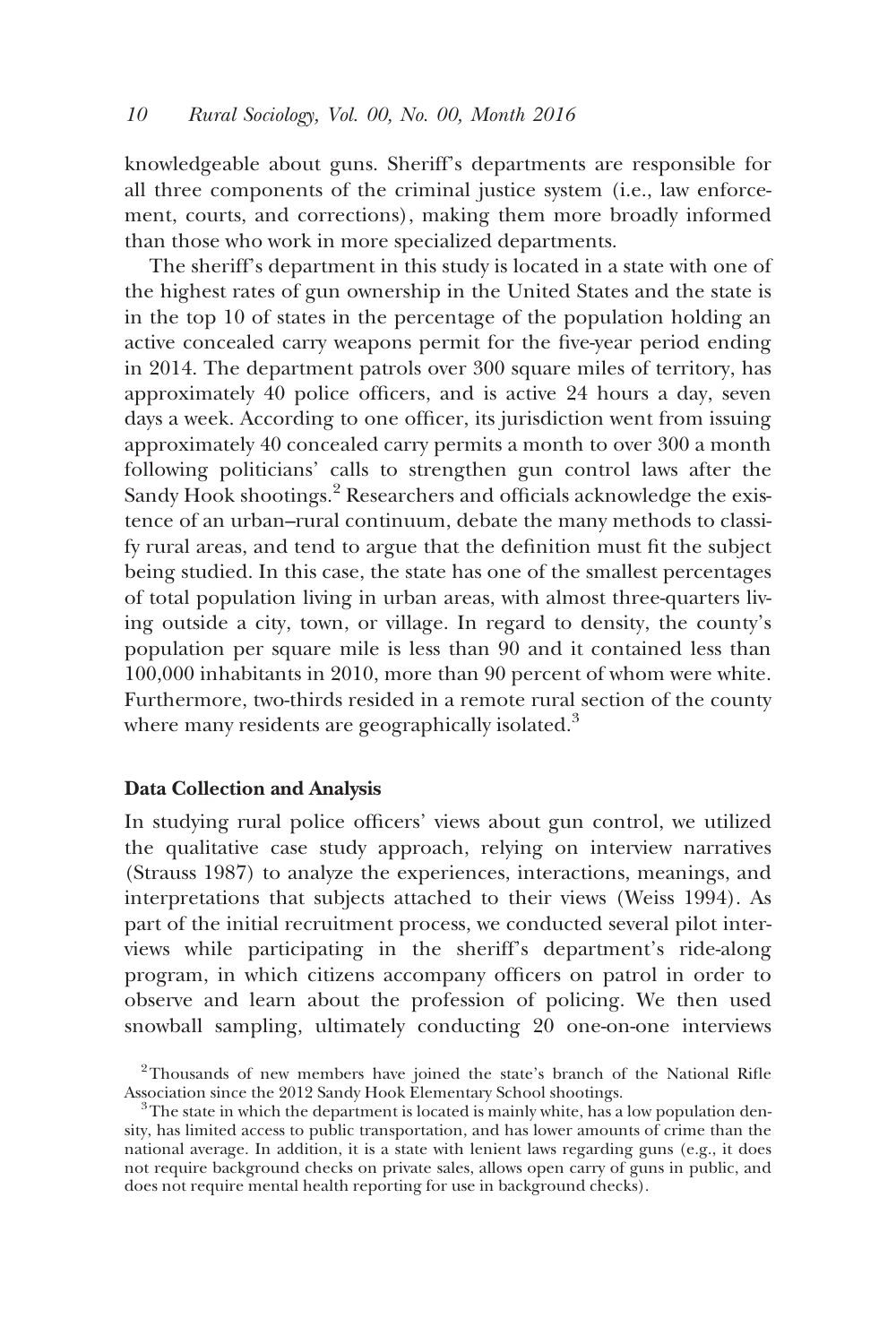(52.6 percent of the department) in interview rooms within the department or while on ride-alongs.<sup>4</sup> We informed officers about the study's general purpose, gained their approval to use an audio recorder, and notified them that we would change all interviewees' names and conceal identifying department information.

We transcribed the data verbatim, checked transcripts against the recordings for accuracy, and performed a three-stage analysis. First, we used open coding to create codes based on the interview guide, past literature, and the pilot interviews in order to form tentative organizing concepts that seemed to fit with the data (Strauss 1987). Second, we created preliminary theme categories based on the codes from the initial interviews. Third, we read the transcriptions and sorted and categorized data that illustrated each theme. Once we triangulated and established overarching themes, we found that some quotes fit multiple themes, so we reorganized as needed.

# Participant Characteristics

The two criteria for inclusion in the study were that participants identified as sworn law enforcement officials and worked at the sheriff's department. Most officers were from the county that they patrol  $(N=12)$ , six were from surrounding counties, and two were from a nearby state. Nineteen were male, one was female,<sup>5</sup> and all had some level of education beyond a high school degree (e.g., trade school certifications or several years of college), including six with bachelor's degrees. Twelve were married, twelve had children, and six had military experience. All of them said that they had either been attacked with a gun, had been on a gun-related call for service, or had been threatened with a gun while they were on or off duty.<sup>6</sup>

#### Findings

We observed three major themes regarding rural police officers' views on gun control and their negotiation of dual identities. First, officers symbolically rejected the concept of gun control and instead voiced support for individuals' gun rights. Most officers grounded their views

<sup>4</sup> Interviews were conducted in 2013 and 2014.

<sup>&</sup>lt;sup>5</sup>The department has only two female officers.

 $6$ Of the total number of sworn law enforcement officials at the department it is important to note that some of the officers were unavailable to be interviewed. For example, two deputies were in the police academy, two other deputies were on military leave, three officers did not want to be interviewed or said they could not be interviewed, and one officer never responded to requests for an interview.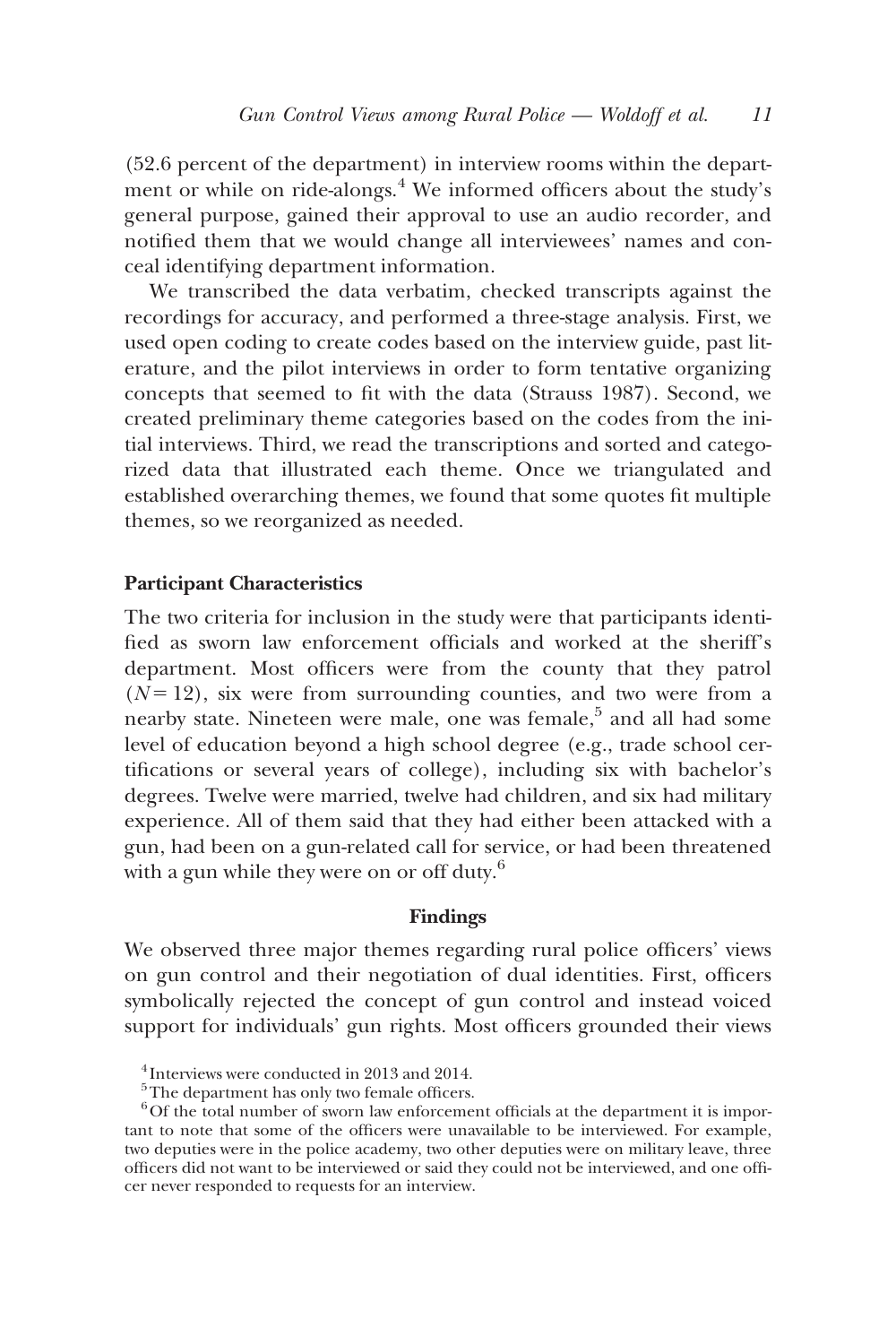in positive aspects of rural identity. Second, most officers distanced themselves from gun-related aspects of rural identity, explaining that their on-the-job socialization and experiences as police officers has translated into a low interest in guns at this point in their lives compared to their nonpolice peers. Third, and perhaps most importantly, officers admitted that that they support specific gun control measures, including some that are very stringent by U.S. standards and that are clearly inconsistent with the view of guns espoused within rural identity. The high similarity across officers suggests integration of rural and police identities with regard to gun control. Below, we elaborate on these three themes using the officers' narratives to describe their views on gun control and the role of their competing identities in forming and communicating these views.

# Theme 1: Rural Identity and Symbolic Rejection of Gun Control

Identities motivate behavior that is perceived as consistent with maintaining them (Stryker and Burke 2000). Consistent with the idea that firearms are important to rural identity, many rural families socialize their children from a young age to be comfortable around guns (Raasch 2013), engaging in target shooting, play with pellet and BB guns, and hunting with male relatives and neighbors. In fact, some officers were surprised by interview questions about their childhood and adolescent exposure to guns because they take it for granted that guns are part of a rural socialization. Officers commented that "everyone" has guns in their community and that early exposure to guns is an essential characteristic of a rural upbringing.

Identities are also defined by their boundaries (Brewer and Gardner 1996; Tajfel and Turner 1979), and officers were keen to distinguish their rural identities by contrasting them to suburban and particularly urban identities. In that vein, they assserted that rural children receive a superior socialization to urban and suburban children because they learn about guns in a holistic, honest way, free of scare tactics. Further, officers said that rural residents learn to identify as progun because the act of publicly demonstrating gun knowledge is a way of demonstrating one's honorable and authentic rural upbringing (i.e., familiarity, firsthand knowledge, competence, and respect for firearms). Lee, an officer in his 20s, elaborated:

My views are shaped [by rural life] because that's how I was raised—around guns. I was familiar with guns [and] trained on guns, so I don't see them as that big of an issue as somebody who has [had] no contact with a weapon. I could see how they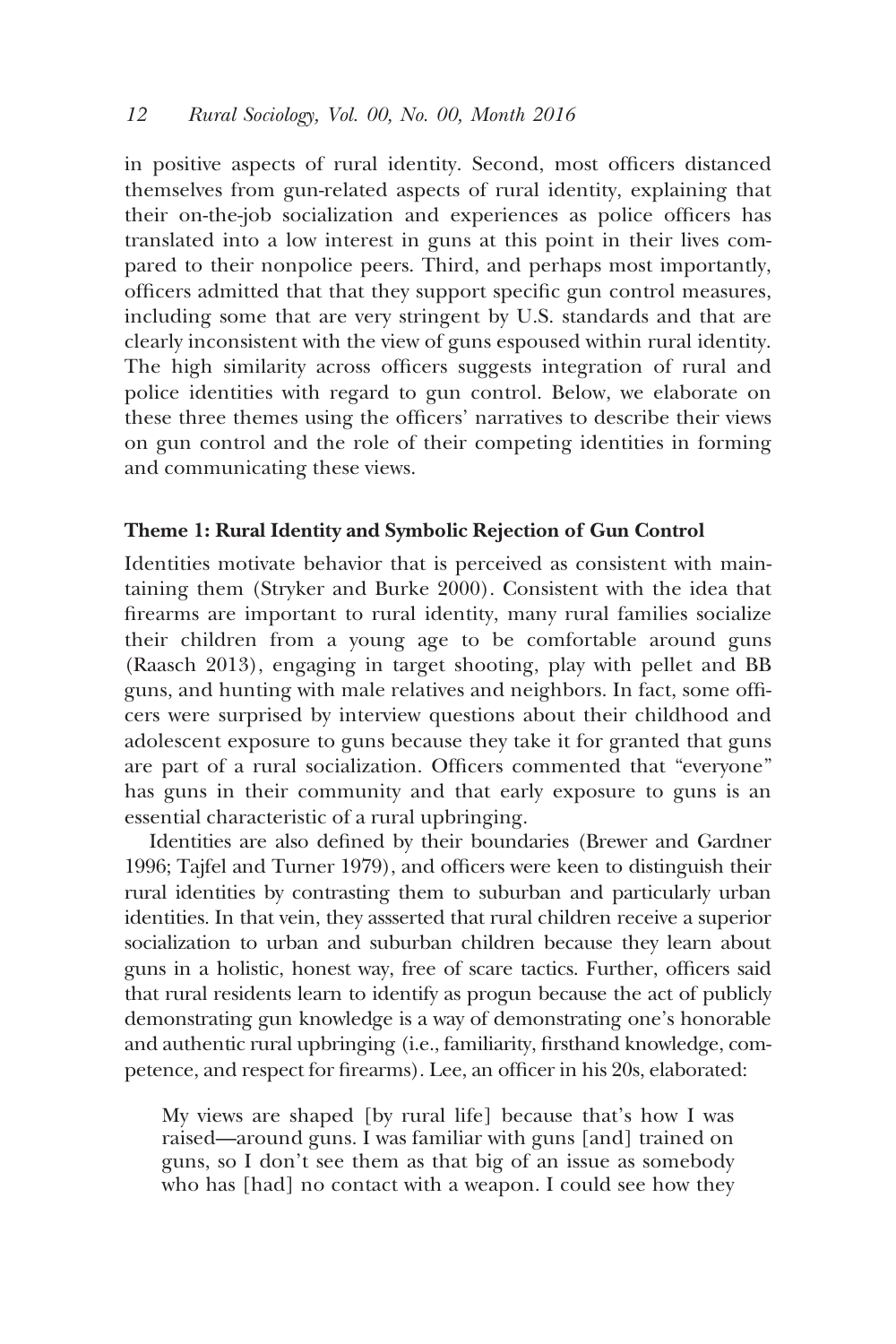are intimidating for people that don't have weapons or have never used a weapon. I think my upbringing had a really big effect on it, 'cause I was raised properly. [I was] taught how to shoot them and how to take them apart, and I'm real familiar with them.

Officers often described a "proper" rural upbringing as one in which parents teach children about gun safety, and officers believe that the correct and honorable way to raise a child is to socialize the child into the world of responsible gun use. They believe that bringing up children without knowledge of guns, or with a fear of guns, is antithetical to rural childrearing and is a less respectable parenting practice. Further, the officers consider people who are improperly socialized into gun culture as similar to the "lower" class of people whom officers encounter in the line of duty, some of whom shoot themselves or others accidentally. Some claimed that people with limited knowledge of guns tend to passively accept biased and entertainment-driven antigun messages from television, with one police officer saying that "those who see the violence on TV might have different opinions" on guns than informed people, such as rural residents who grew up around guns.

Vic, a senior officer, described the childhood culture of hunting in his poor rural community, where neighbors needed to hunt in order to secure meat in the winter and where people took pride in their ability to fend for themselves and feed their families. For him, guns represent a rustic family ritual and serve as a symbol of rural residents' modest social class standing, resourcefulness, and independence:

I grew up in a rural county, so everyone hunted. I've been around guns since I was a kid. I remember going to shooting matches with my dad when I was six years old, so guns are something that I'm familiar with and used to. There were always guns in our house. I use them for hunting. I have been around guns all my life, and we weren't "hoity" people. Guns were for procurement of food, and just everyone had rifles mostly. No one had handguns.<sup>7</sup>

Rural residents are often sentimental about guns and gun culture. This emotional attachment to guns can lead them to downplay

 $7$ Hunting rifles are the most commonly owned guns in rural areas, but a higher percentage of rural citizens than urban citizens owns handguns (23 percent versus 15 percent) (Weisheit et al. 1994).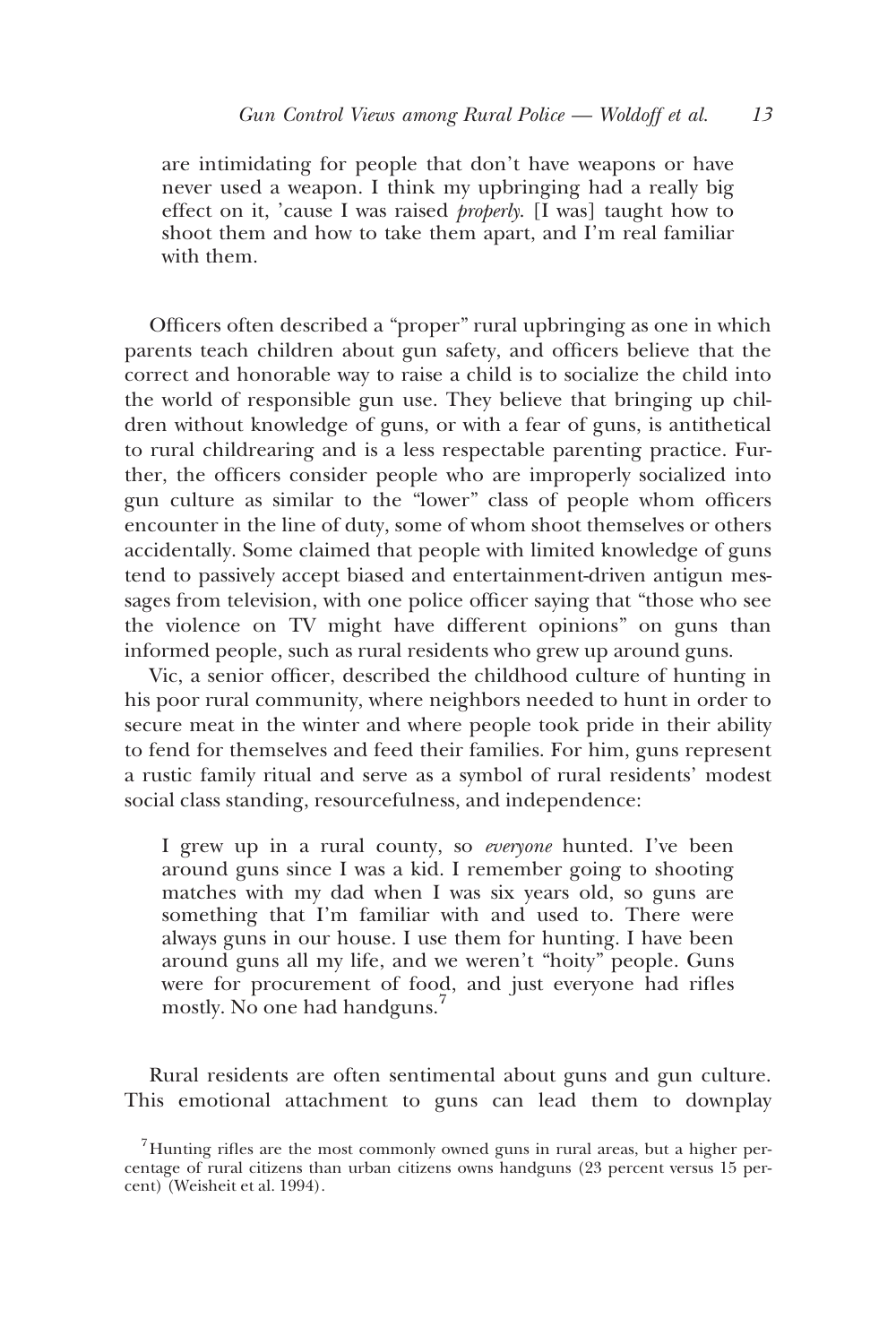potential dangers that guns present. Patrick, a high-ranking officer, said that he owns multiple guns that family members had passed down to him. Another officer said that the only guns that he owns were gifts that he has never fired and keeps out of sentimental attachment. The rural family tradition of gun ownership was also a focus of an interview with Henry, an officer in his 20s who patrols an especially isolated part of the county where cell phone service is unreliable, officer backup can take up to an hour, and residents are distrustful of outsiders and the police. Though he was born and raised in the area that he patrols, he said it took two years after he joined the police before community members began to trust him again. Henry said that he grew up with guns in his home, but that they were keepsakes from his grandfather. His family never fired them, nor did they store "ammo" in the house. When he was 10 years old, his father let him shoot one of the guns, but Henry insisted that his father's goal was explicitly to teach his son to respect firearms, learn how to properly use them, and be safe. He viewed his gun use as similar to most people in his rural community where wideopen spaces allowed for more freedom to shoot guns and experiment with other aspects of boyhood mischief: "The rural upbringing played into it because that's just what little hillbilly kids did. They shot their .22s. They shot their daddy's shotgun. They filled pop bottles up with water and shot them and watched them explode and stuff. That's what we did because we had space to do it in a rural setting. Obviously, there is space to do stuff like that."

Although much of this imagery (i.e., children shooting bottles with a shotgun) might seem patently unsafe to urban residents, officers said that rural parents typically take steps to ensure safe gun usage. Greg, another senior officer, also mentioned responsible parenting when discussing his childhood socialization into rural gun culture. He acknowledged that guns can present dangers to children, but asserted that good parents ensure that their children know how to handle guns so they will be safe when hazardous situations arise:

I remember probably being three years old, four years old, sitting on the floor with my dad as he was cleaning guns, and he would show me how to tear them apart, how to make sure they were safe. When you hear about the seven-year-old who shoots his friend? Those are the kids that are [taught], "Don't ever touch that, no matter what." You know? And kids are going to do it in spite, but [what] if they were properly trained? I'm talking about their parents. If they're going to have those type of weapons in their house, god forbid a kid ever got a hold of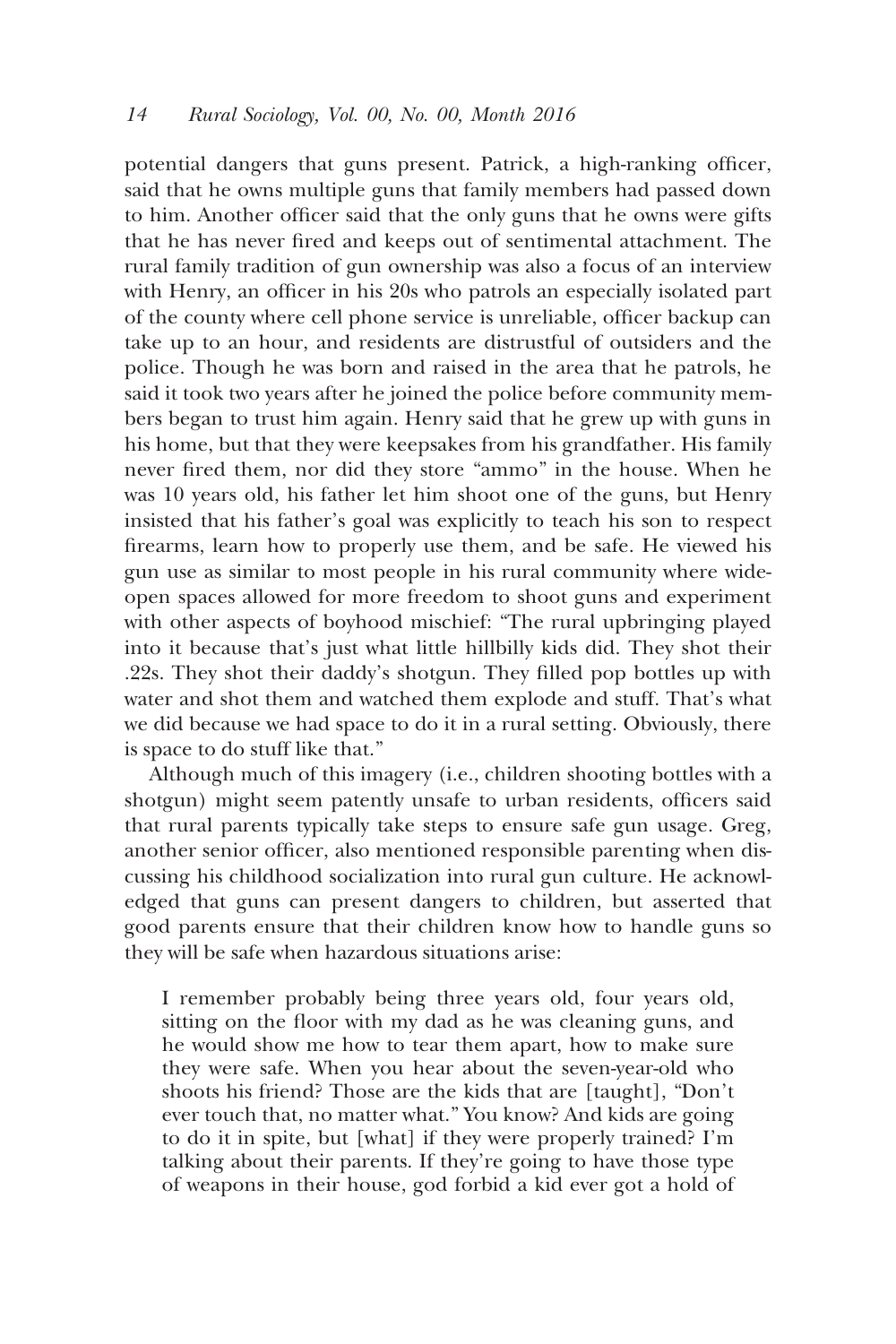it, at least it would be nice to know if they did, they would be trained to make sure they are unloaded, and that kind of thing.

Matthew also defended the merits of gun-oriented rural parenting. Like many officers, he specifically brought up the comparison to urban parents, arguing that they are less responsible than rural parents. He asserted that city people are not usually gun owners, so they simply lack the knowledge and skills needed to teach their children how to be safe:

If you grew up around firearms and firearm safety, which every common father—I'm not going say "good" but "common" father's—going to teach their son or daughter gun safety. They don't want them blowing their foot off or their arm off or their hand off. So that's not going on in the city because they just don't have guns... . Where[as] I think rural people are more responsible, and that's probably going to bite me in the ass later, because I know there are a few cases [of rural people handling guns irresponsibly]. But I think that your crime rate in the country—the rural areas—is less than what [it] is in the populated city areas.<sup>8</sup>

Many officers held the conviction that rural parents are more accountable for their children's safety because they socialize them into firearm fundamentals in order to proactively prevent accidents. In this way, gun knowledge and responsibility are part of rural pride and identity.

As these quotes indicate, most officers articulated an idealized view of rural people as responsible gun owners. In defending young rural children's gun socialization, many officers raised the topic of inferior parenting in cities, assuming that urban families do not have the knowledge to teach children to use a gun properly. Furthermore, many officers revealed exaggerated and negative views of cities and connected these to their general rejection of gun control. For instance, some officers made the point that cities with strict gun laws have high rates of gun-related violence. One officer admitted that when he thinks of cities he imagines "the South Side of Chicago right now where 10 people are being killed every day." Another argued that gun violence in rural places is not as bad as in Detroit or New York, and mentioned that when

<sup>8</sup>Firearms-related crime rates are higher in cities of 250,000 or more (Firearm and Injury Center at the University of Pennsylvania 2011).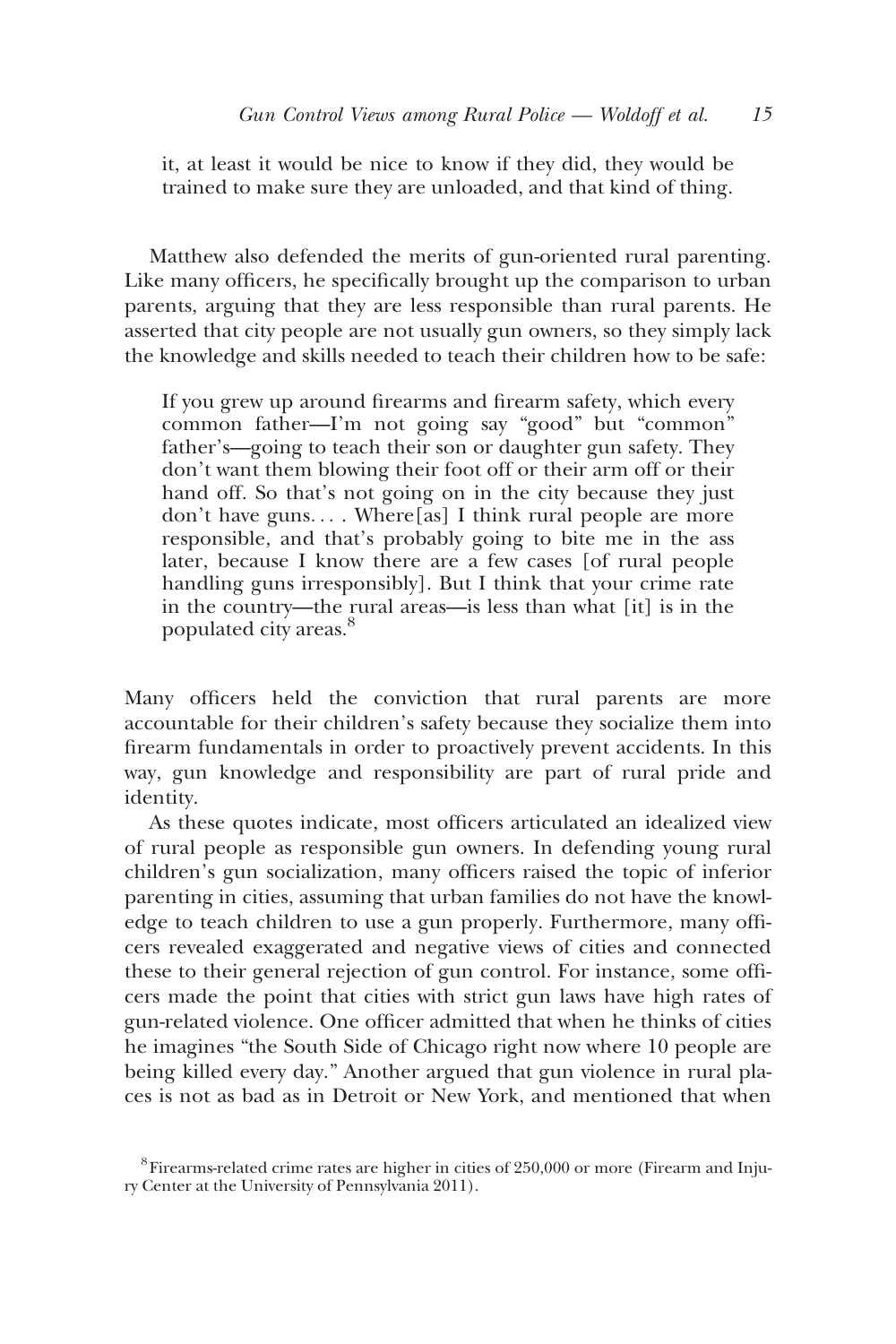watching the television news in a nearby city, "every single day there is a shooting." Jacob, one of the younger officers, expressed the opinion that existing strict gun control policies in crime-ridden cities are ineffective:

L.A. has some of the strictest gun laws. You can't have a magazine with more than ten rounds. It doesn't matter... . You still have gun violence every day in L.A. There are still gang members getting shot every single day, and they have the most strict gun laws. Washington, D.C. and New York City [off-duty] police officers aren't even supposed to be carrying handguns in their city, and they still have gun violence.<sup>9</sup> It's just not gonna help.

Overall, officers clearly embraced their association with rural identity and its idealized view of guns as a central part of rural life. Moreover, many statements suggested that their symbolic rejection of gun control was linked in their minds to urban identity that they wished to clearly define as separate from their rural identity.

# Theme 2: Police Identity and Distancing from Enthusiasm for Guns

The tension between rural and police identities becomes evident in officers' discussions of their feelings about guns. Despite their early and deep socialization into rural gun culture, police officers' occupational socialization has altered this aspect of their rural identity. Changes in the officers' standards for rural identity set them apart from upstanding rural citizens even as they also recognized subcategories among rural residents. Most officers in our study would be considered gun enthusiasts by some measures (Kohn 2004), yet officers we interviewed frequently distinguished themselves from other rural citizens they know and cited their experiences on the job as the main reason that they have become less interested in guns than they once were. For instance, Adam, a midcareer officer, said that though he understands the passion for guns and hunting, he does not identify as a hunter anymore. Similarly, Henry said, "I don't hunt anymore. When I did hunt, it wasn't avid. Every gun I have has a purpose. It's really minimalistic gun ownership for the most part. It's [guns] all a tool to me. When I was younger

<sup>&</sup>lt;sup>9</sup>The 2004 Law Enforcement Officers Safety Act (LEOSA) allows off-duty officers to carry concealed guns in their jurisdictions and in all 50 states and U.S. territories with some restrictions, such as the rule that one cannot carry a concealed weapon in a federal building.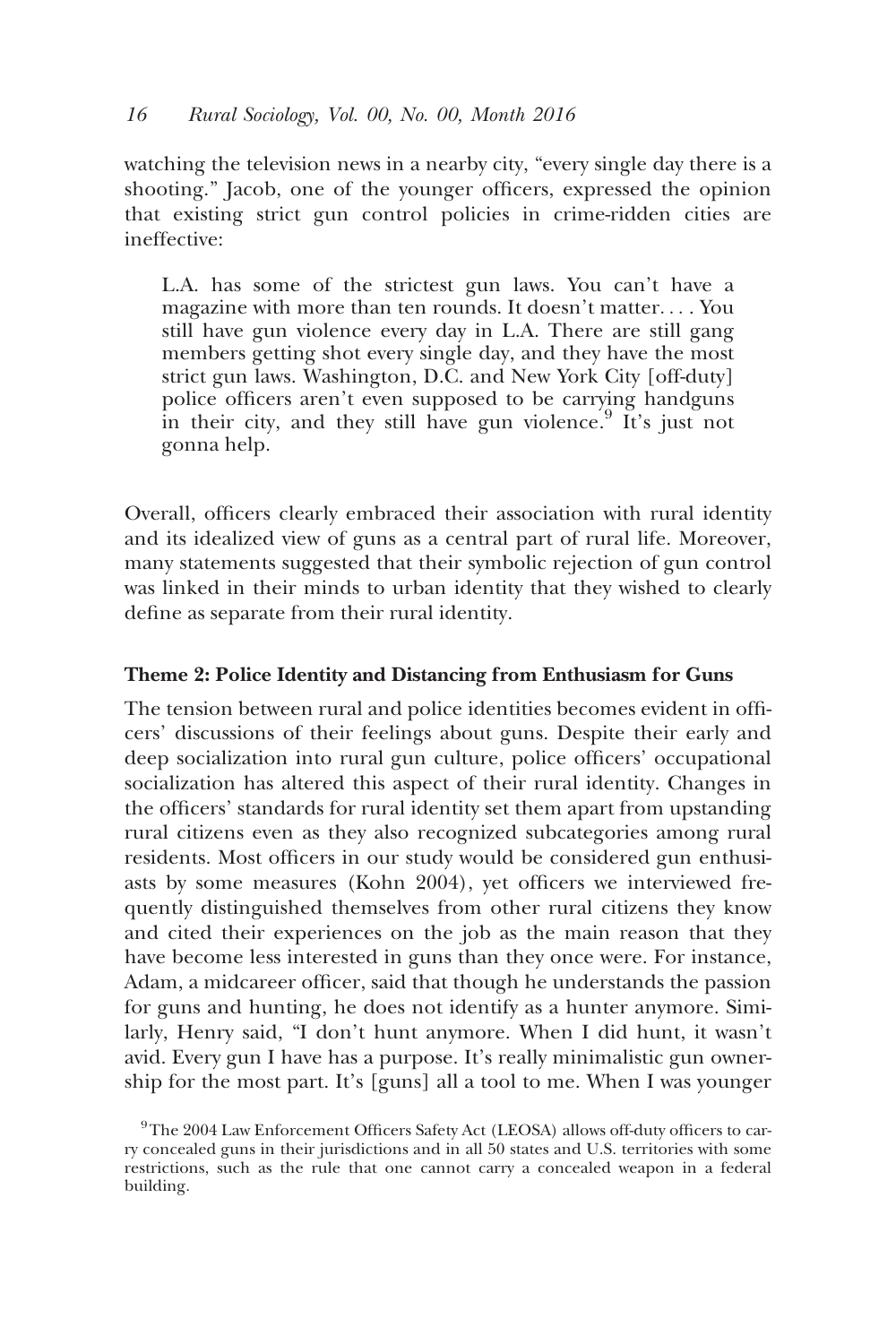and shooting [it] was a lot more fun to me back then for some reason... . To be a member of the NRA? I think you have to be some rightwinged fucknut."

Police work is dangerous, and as a result, officers learn to distance themselves from people in their environments who pose a risk (Terrill, Paoline, and Manning 2003), to the point that police live what has been called a "schizophrenic existence" (Brown 1988:9). Exposure to guns while on the job separates police officers from other rural citizens, and the high incidence of gun ownership in rural communities does influence officers' thinking. Emphasizing the prevalence of weapons in rural places, one officer said: "Ninety percent of them have guns somewhere. If it's not on them, it's in a gun cabinet or a case. That's always on our mind... . If you don't [have guns], then you're not from around here." Thus, contact with the dangerous side of firearms resonates with control concerns of police identity and constitutes a source of worry that would not necessarily be expected from the perspective of rural identity.

During our interviews some officers struggled to reconcile their rural and police identities as they explained their views on guns. For instance, Jacob initially objected to the questions asking whether his job has affected his gun control views and argued that increases in gun violence stem from nongun issues, but then he said: "In my line of work [my views on guns] changed a little bit because there's a lot of people that have guns that I don't think should have them." Gary, an officer and military veteran, voiced support for rural gun culture when he said, "This is rural America; everybody was brought up on the right to bear arms." He also pointed out that gun violence is less frequent in rural areas than in large cities. However, he then returned to his policeoriented view that gun violence "is a problem everywhere in the country."

The same officers who described the role of guns in their childhoods, families, and rural identities changed their tone when we began to ask about their work experiences and guns. For instance, in the quote at the beginning of this article Kent acknowledged that his rural upbringing in a state known for gun culture had fostered a respect for firearms that continues to influence his views, but he also said that work-related dangers have led many of his colleagues to develop a more practical orientation toward guns. Kent said that his position as a high-ranking police official caused his personal opinion on gun control to evolve so much that he now considers guns to be lethal weapons that are used against human beings and therefore require control, and he believes that laws should prohibit some populations from owning them.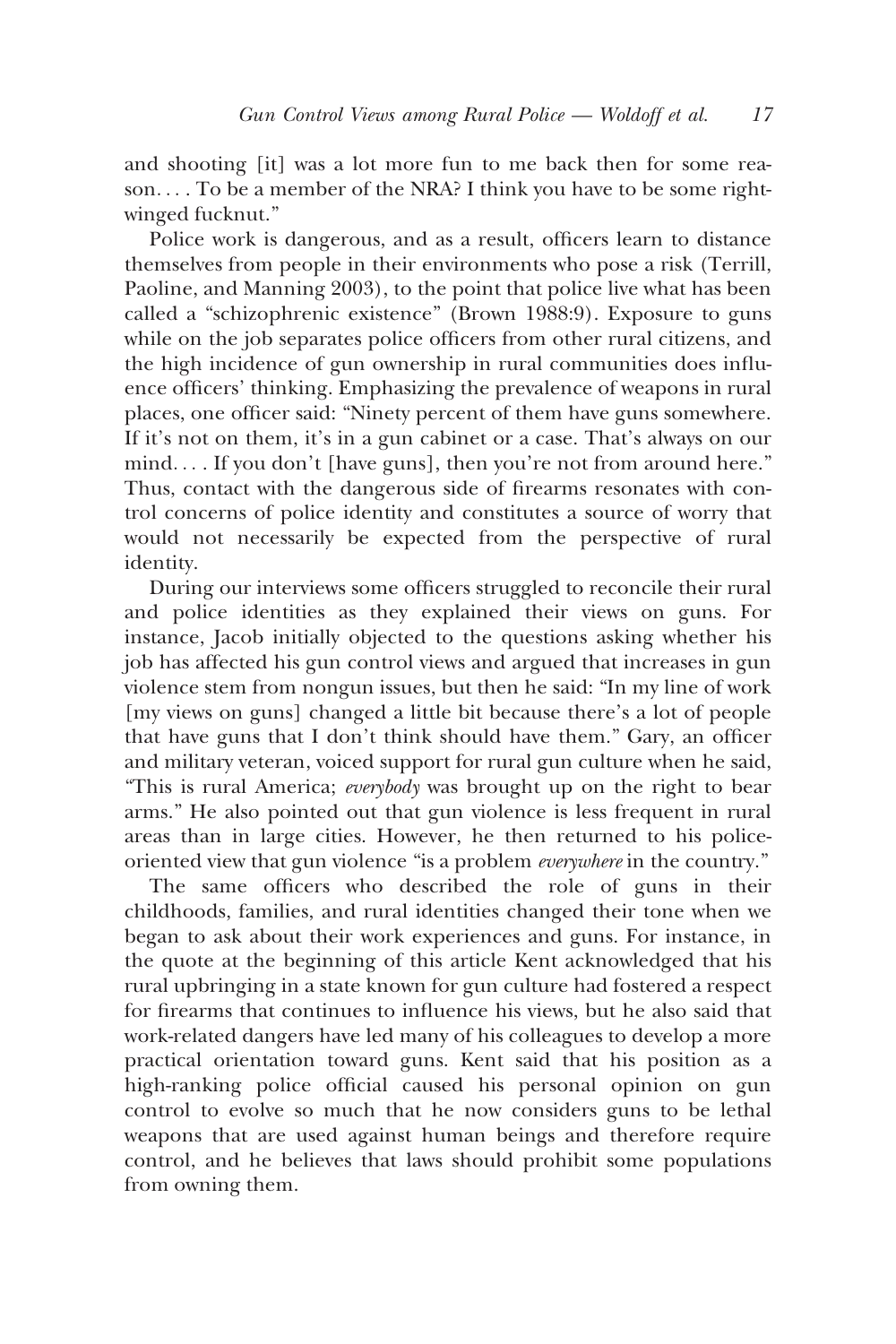# 18 Rural Sociology, Vol. 00, No. 00, Month 2016

Paranoia, vigilance, and a suspicious nature are not only stereotypical characteristics of police officers but are also hallmarks of their workplace-related psychological distress (D. Carter and Radelet 1999). Many officers we spoke to described these stressors and how experiences with gun-owning citizens have exacerbated them. Gary said that police socialization has increased his cynicism toward average citizens, especially those owning high-powered, large caliber weapons: "I'm probably jaded [persuaded] more toward stricter regulations, just because I've had idiots that have no idea what they are doing with a firearm, and pull them out on calls, and just do stupid stuff." Judd, a senior officer, admitted that working in law enforcement has led him to become paranoid, a state that he partly attributes to the fact that rural residents are known for having an abundance of firearms. Judd said that he has an ever-present fear of potential death, worsened by encountering citizens who are likely to be armed. He said that people who carry concealed weapons are required to disclose them to police and usually do, but then he revealed how extreme and taxing his level of suspiciousness is:

You still have to sit and think, "Okay, this person has a firearm. What's their mind-set?" You don't always know what their mind-set is. So that reflects back to, [police] always having a plan to kill anybody you meet. We're sitting here right now. What if you pull that thing [female interviewer's pen] out and try to stab me with that? I'm thinking, before we even sat down here, "How quickly am I going to be able to get my firearm out and put a round in your head?" That's just the way I live. I don't know who wants to kill me. Pretty much everybody wants to kill me. I have a badge. I mean, you never know.

In general, officers acknowledge that their police identity has suppressed aspects of rural identity related to the enthusiastic and idealized aspects of gun ownership. Specifically, while our first theme revealed officers expressing an idealized view of gun ownership, comments here suggest that they personally believe that their police identity has distanced them from it.

# Theme 3: Support for and Rejection of Specific Gun Control Measures

Embracing their rural identity, the officers in this study universally supported gun rights at a general level rather than gun controls. Nevertheless, when questioned more specifically, almost all expressed support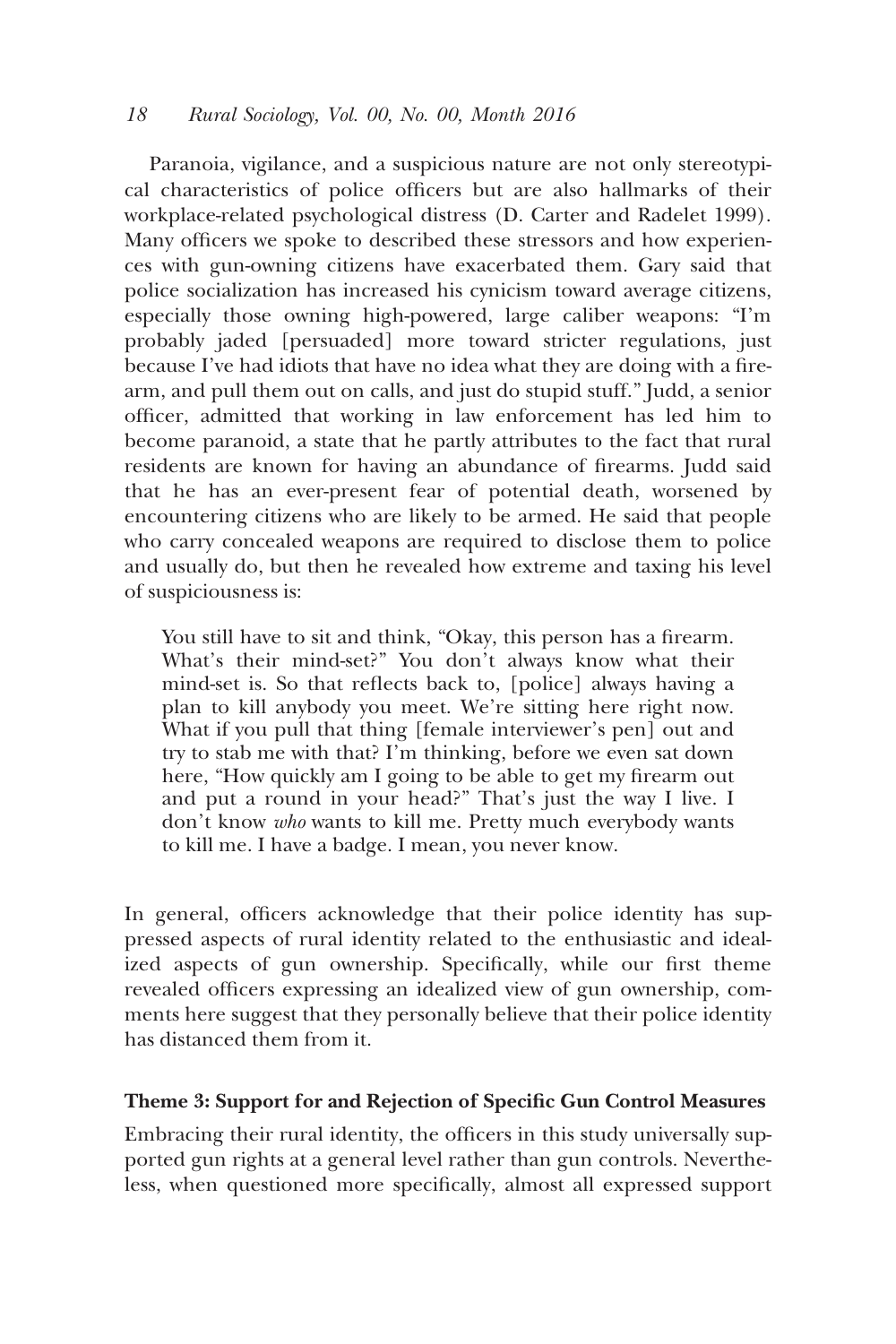for some gun control measures. The types of gun controls that garnered the most support from our sample were related to expanded background checks and training. All police viewed stricter background checks as an important step toward increasing safety of citizens and police. Officers we interviewed stated their hope that stricter background checks will prevent felons, domestic violence offenders, and those whom one interviewee called "foreigners" from purchasing firearms, though they were most concerned about the mentally ill. Currently, the federal background check form has a self-report item that asks potential gun buyers, "Have you ever been adjudicated mentally defective (which includes a determination by a court, board, commission, or other lawful authority that you are a danger to yourself or to others or are incompetent to manage your own affairs) or have you ever been committed to a mental institution?" (Bureau of Alcohol, Tobacco, Firearms and Explosives 2012). Darryl, a senior officer, noted that a mentally ill person simply has to check "no" on the form in order to purchase a large caliber automatic weapon.<sup>10</sup> He believes that mental illness is the major weakness in the current federal system, asserting that criminals will still be able to access firearms, but that gun violence could be greatly reduced by keeping guns away from the mentally ill. Henry went so far as to argue that the first step in expanding background checks should be loosening HIPPA laws.<sup>11</sup> In his eyes, lawmakers should reduce HIPPA protections so that background checks would flag even minor and common mental health issues, such as panic attacks and depression.<sup>12</sup>

Many officers in our sample also voiced support for more gun control legislation increasing the required amount of training. In the state in which we conducted our study, citizens are required to take a gun safety class only if they seek a concealed carry permit. Officers' views started with a fundamental asymmetry: Civilians in the state must take an eight-hour course to qualify to carry a concealed weapon in public, but the police academy requires officers to take at least four months of firearms training. According to Kent, 75 percent of the bullets police shot at the range must hit a target, and if officers fail, they have to

<sup>10</sup>Only a small fraction of people with mental illness meet the federal standards for

inclusion in the gun database (Tanfani 2013).<br>  $^{11}$ HIPPA (Health Insurance Portability and Accountability Act of 1996) protects the pri-<br>
vacy of individually identifiable health information.

<sup>&</sup>lt;sup>2</sup>About one in four U.S. adults suffers from a diagnosable mental disorder each year (National Institute of Mental Health 2014). In 2009 40 percent of U.S. adults with serious mental illnesses did not receive any treatment (Substance Abuse and Mental Health Services Administration 2010).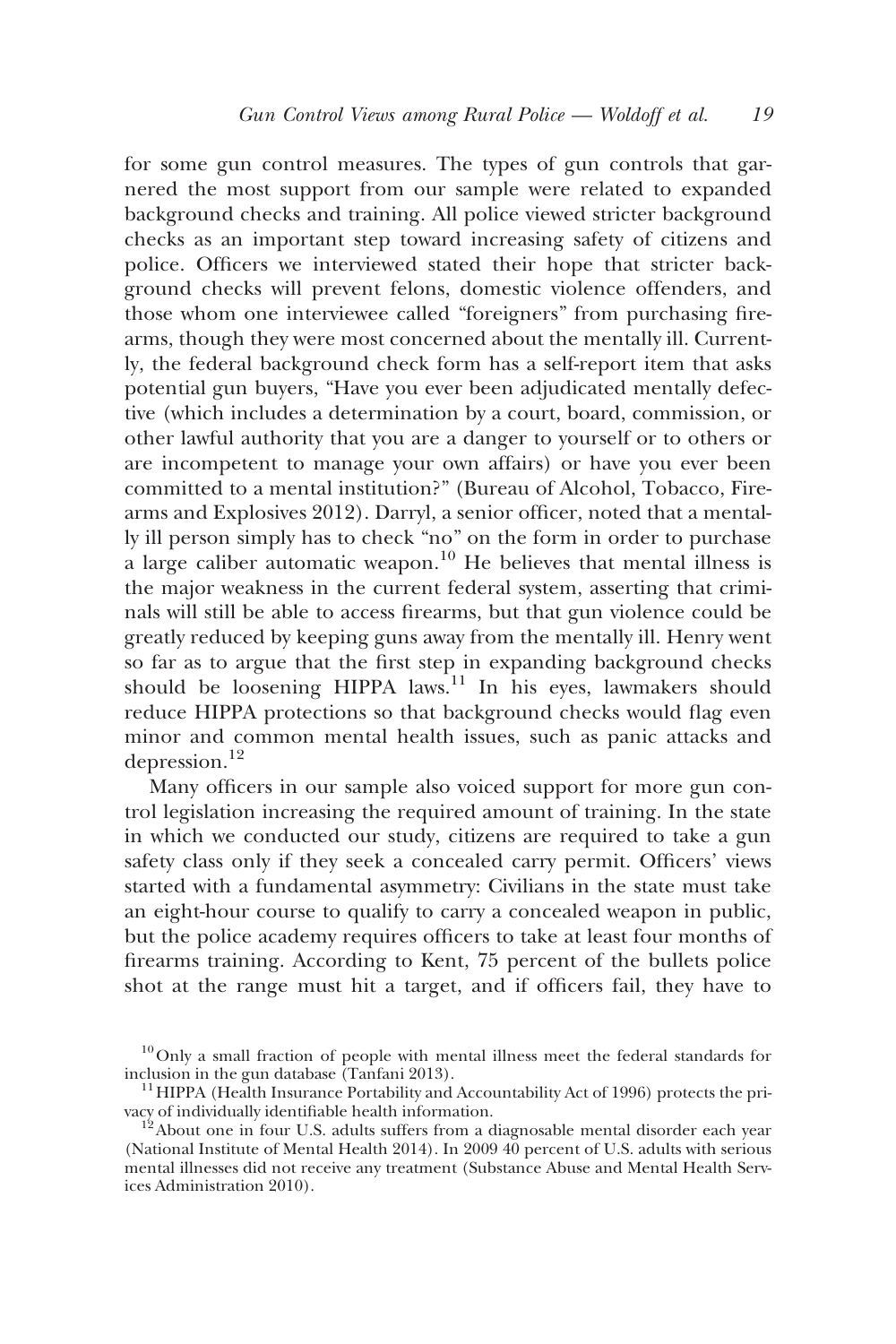retake the course. Several officers referenced their experiences comparing police and civilian training when discussing the inadequacy of the state's gun safety training classes. For instance, Gary worried that civilians who have only a few hours of training are allowed to carry the same weapons as military and law enforcement officers who have completed many months of training:

It's like a one day course right now where you basically just show up [and] do some basic familiarization stuff. Like, don't point your gun sideways when you're loading it 'cause if you're on a firing line there are people standing next to you, and if you accidentally pull the trigger, you could shoot them. And they make sure you understand the basic mechanics of it, but they don't touch on marksmanship. And every firearm is different, mechanically. They don't go over cleaning the weapon properly, and how to clean it safely, and just the basic mind-set behind using a firearm. The military and law enforcement? They have, like, four months of boot camp or academy where that gets drilled into you every day, and you still have people screwing it up at the end. Civilians go out and take an eight-hour course, and they're expected to be able to maintain [a gun] safely. You've got guys that have been training for four months, and they're still making stupid mistakes with a firearm. I don't think people should be able to go to an eight-hour course and carry the same firearm.

Judd gave an account of one of his recent calls for service:

A kid who has a concealed carry permit, who's been through a gun safety class, had a .380 firearm, was cleaning it—him and his buddy cleaning it—put it back together, puts a fully loaded magazine in it, chambers a round, and then says literally, "I didn't want to chamber a round." So he racks the firearm back. A bullet ejects. Anybody that knows anything about guns and has been through a gun safety class knows that with a magazine in, another round is going to rechamber [in the gun]. He completely lost his mind and forgot that it chambered a round. Needless to say, he shot hisself.

Incidents like these lead officers to conclude that current gun safety training requirements are ineffective for the average citizen and show how officers' work has led them to regard themselves as separate from even ordinary rural citizens on issues related to guns.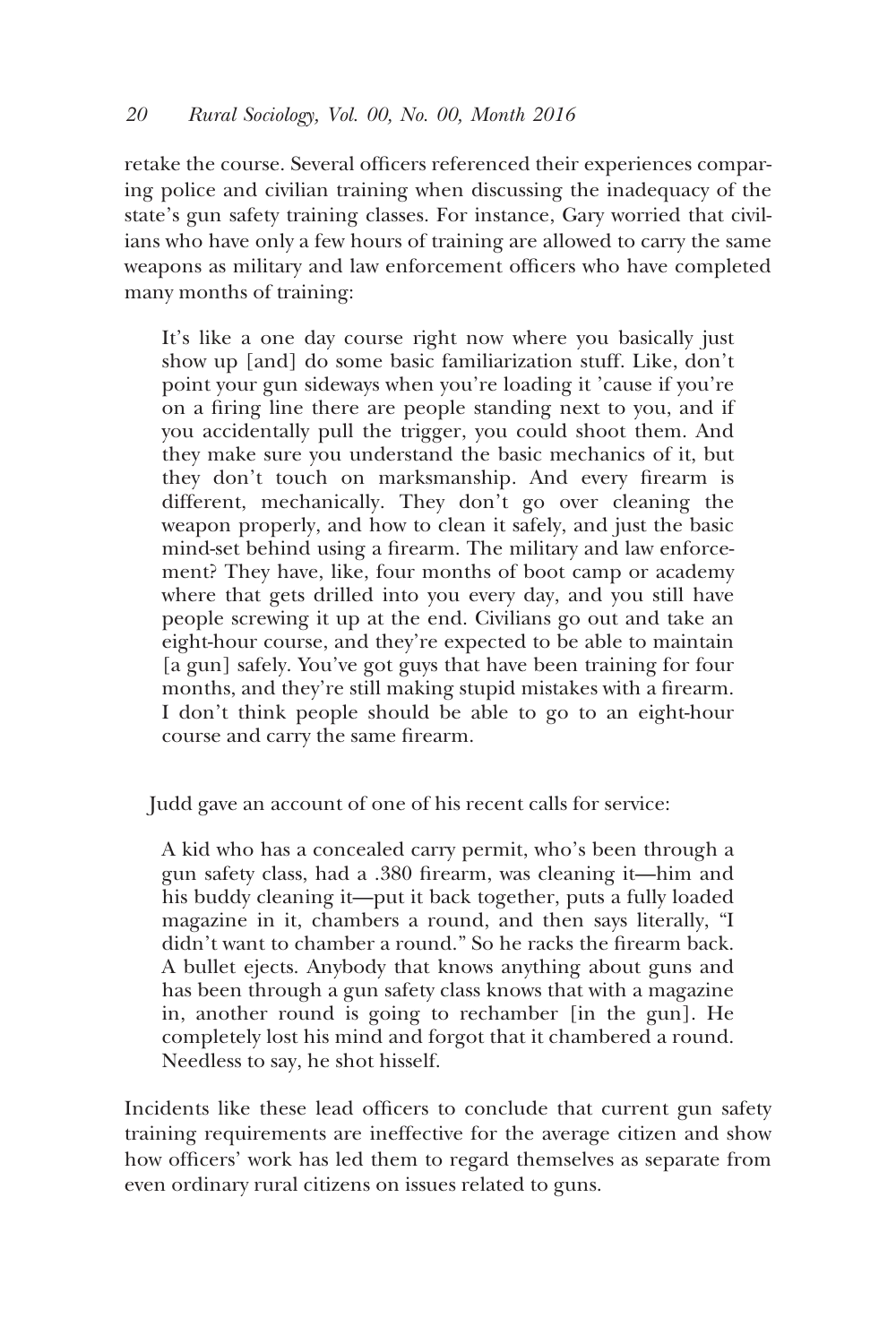Megan, an officer for five years, believes that it is inconsistent and hypocritical to require hunters to take a safety class to get a hunting license but not require training to purchase a firearm. Indeed, though many officers consider rural citizens to be responsible and safe gun owners, several actually argued that all people should be required to take training classes whether they own a gun or not. Also notable is that officers view rural residents both as responsible gun owners, like themselves, but also as unsafe and insufficiently trained to own and use firearms. The tension in these views is clear: Police seem to want to view themselves as similar to other upstanding rural residents, but they realize that their experiences as police have led them to hold a high standard about gun owners' minimum threshold of competence, one that many upstanding rural residents would reject.

Beyond increasing background checks and firearms training, other types of gun control laws elicited less support. Wyatt, an officer in his 30s, noted that ordinary citizens need gun rights because many criminals obtain guns in ways that gun control legislation would not prevent. Even with regard to school shooters, he observed, "It's not like they went through the process, or they were prohibited from carrying a gun. They got it on the black market or took it off somebody that is a good, outstanding citizen gun owner."

Consistent with rural identity, officers were almost universally united in their support for concealed carry rights for ordinary citizens despite their reservations about training. Many justified their views by contrasting rural life with stereotypes about the worst aspects of cities. For instance, Judd noted:

I'm a firm believer of concealed carry. I think that if there were more [people with] concealed carry [permits, then] there would be less crime. Some of these big cities that are banning guns altogether? Look at the crime rate. Look at the crime rate of Chicago. I mean, it's what, an average of two to three murders per day in Chicago? So, yeah, I think that the criminals know, "Hey, I'm going to go up here and mug grandma, or I'm going to rape this chick over here." They would probably think twice if they thought, "Oh, this person might have a gun."

Officers were also mostly against reinstating a ban on assault rifles. They argued that these kinds of guns are not the problem; the public is misinformed on this issue, and such a ban would have no effect on gun violence. Roger, a senior officer, blamed media misrepresentations of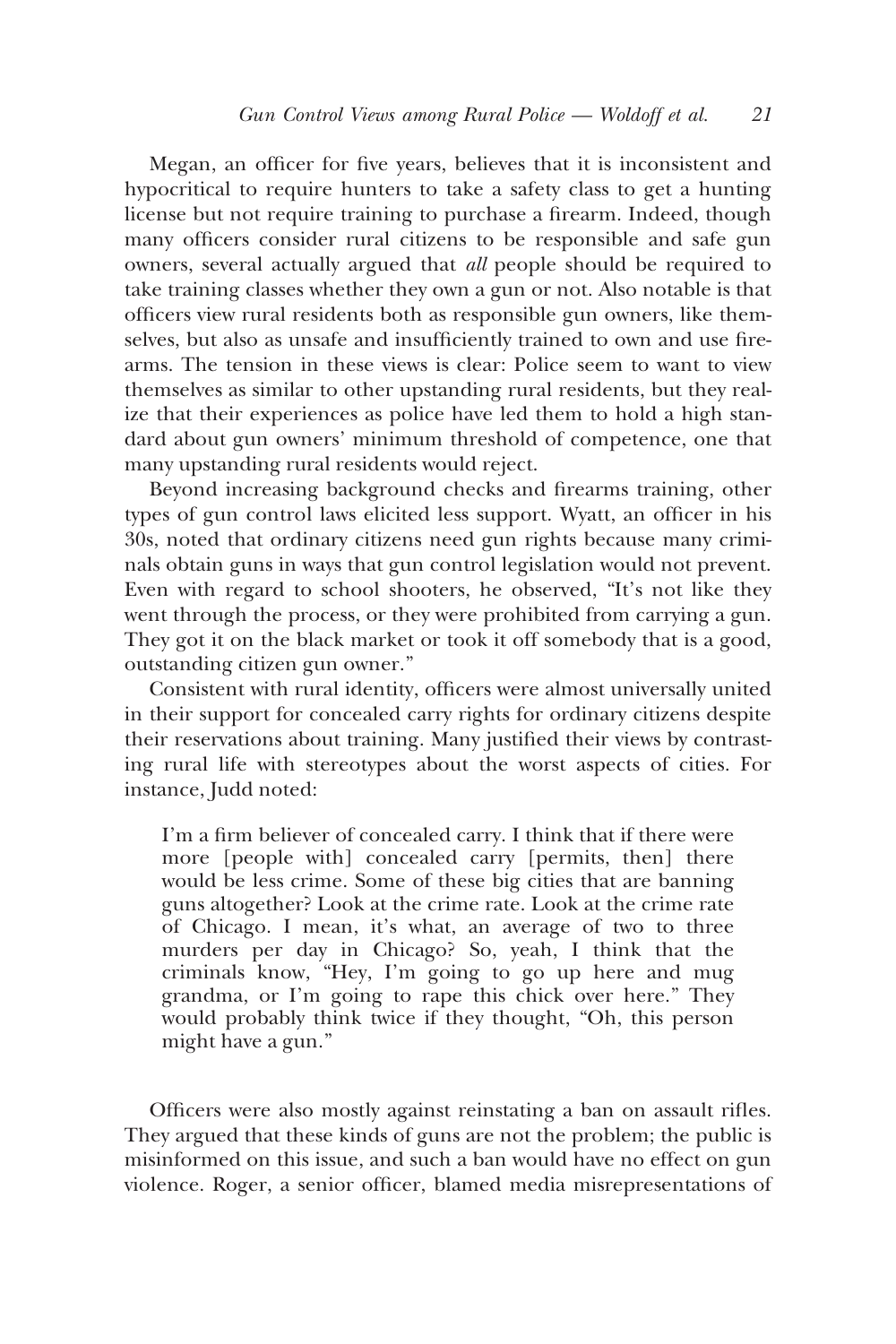guns and claimed that the term "assault" weapon merely refers to a rifle that has been around for 60 years. Vic agreed and said, "Convicts are still going to have assault rifles and don't care. You've probably heard this a thousand times already. Really, why would you penalize a lawabiding citizen whenever convicts are running loose with whatever arms they can gather?" However, Gary offered a different view and said that he strongly opposes assault-style weapons: "There is absolutely no reason that people should be able to go out and purchase AK-47s and M-4s and stuff like that. That's stuff that civilians just have no need for whatsoever." Gary went on to say that military and law enforcement officers are the only people who should have access to assault-type weapons and that the only reason a civilian would need a high-powered weapon is if "you're planning on knocking off a 7–11."

In sum, officers supported some very strict gun controls (i.e., background checks, training) but were more gun rights-oriented in other areas (i.e., concealed carry, assault weapons). Consistent with the cynicism about government attributable to both rural and police identity, most officers were pessimistic about the potential for government to enact useful gun regulation. However, one officer, Matthew, suggested a way forward: "I think they're [politicians] are a long way from solving that problem [gun-related deaths], a very long way. They need to come up with something that the public is going to agree with. If they start trying to get too tough and take too many rifles away, the public's gonna be very angry with it, and it's just not gonna go over well."

#### **Discussion**

To the best of our knowledge, this is the first qualitative U.S. study of rural police officers' views on gun control. Previous literature on gun control focuses almost exclusively on the general public's opinion rather than on the police perspective. We contribute to the scholarly understanding of this timely and important discourse by examining the intersection of two identities central to the debate: rural place identity and police identity. We find that: (1) officers embrace a rural identity that implies support of gun rights over gun control; (2) police work experiences have caused them to distance themselves from aspects of rural identity, in effect changing their standards for defining rural identity to deemphasize guns as they have lost interest in guns over time and have dissociated from their gun-enthusiast peers; and perhaps, most importantly (3) rural police officers incorporate both identities, as they almost universally advocated for some specific gun control measures consistently with police values for situational control, but rejected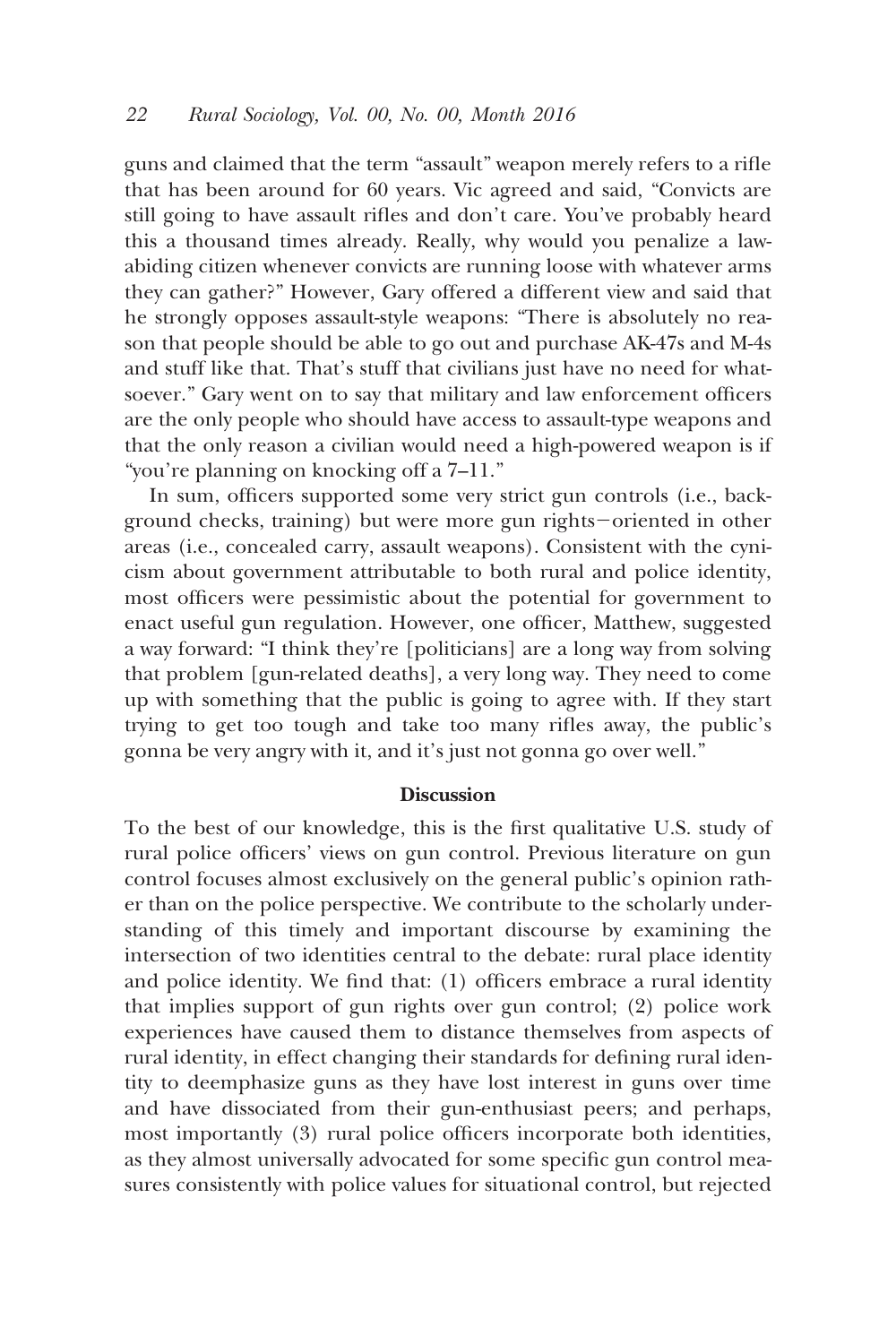others as part of ideological views about freedom. The findings suggest a nuanced understanding of policing and gun control, show how gunrelated attitudes can be explained through an identity perspective in a rural context, and have implications for understanding gun control debates as well as for our understanding of how individuals negotiate multiple identities.

#### Research Implications

Overall, our findings fit well with the idea that individuals engage in identity change in order to accommodate conflicting aspects of important identities (Burke 2006). The language of associational embracement and distancing introduced by Snow and Anderson (1987) seems to capture how each identity exerts influence and also gives way to some extent to enable the officers to achieve a feeling of internal consistency among their identities. In emphasizing their affinity with rural communities, officers clearly engaged in what Snow and Anderson (1987) called "associational embracement" of rural identity and its corresponding view of gun rights. Officers in our sample work and live within a "gun culture" that Kohn (2004:4) described as "a geographic locale where gun ownership is prevalent and where people are socialized into gun ownership and 'pro-gun' values." Rural citizens perceive guns as an important, functional, and positive aspect of life, so advocating for gun rights is a way to extend support and validation for rural identity as a whole. Officers described their belief systems about guns as tied to a sense of rural decency and insider belonging (see Young [1993] for a description of authentic rural cultural identity) and recounted their personal histories with guns as essential to a "proper" rural childhood. Theorists have also pointed out that social identities have meaning mainly in contrast to other identities (e.g., urban vs. rural; Tajfel and Turner 1979). Officers' support for gun rights differentiates them from urban and suburban residents, whom they perceive to be misinformed, untrained, and dominated by worries over firearms as instruments of violence and destruction. Our interviewees consistently contrasted rural upbringing with that of urban and suburban residents, whom they view as lower on the cultural hierarchy with regard to childrearing. Just as urban residents may hold simplistic and negative views of rural populations, rural officers stereotyped the city with regard to guns. Indeed, the framing of the gun control debate itself (i.e., gun rights versus gun *control*) illuminates the distance between rural and urban–suburban identities on this issue. Future research should address these issues. A comparative study including both urban and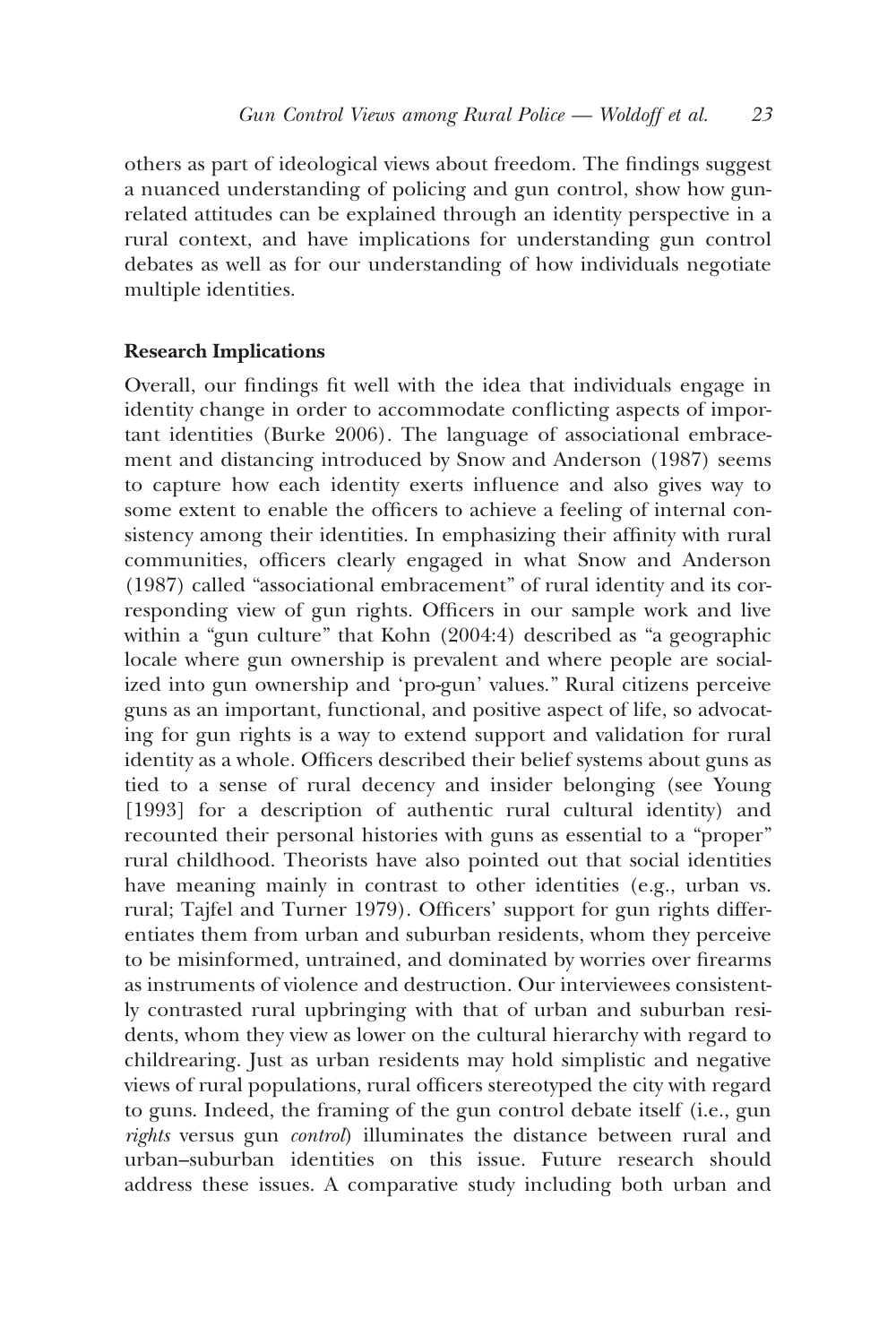rural police officers to contrast narratives would be especially informative.

Officers' descriptions of their current relationship to guns and gun owners can be seen as a form of "associational distancing" in which one seeks to dissociate from some aspects of a group (Snow and Anderson 1987), in this case changing their rural identity standard to attain consistency with their police identity (Burke 2006). Here, officers distanced themselves not only from guns, but also from the larger category of "gun nuts" and gun enthusiasts within their social network of family, friends, and neighbors. This distancing facilitates their embracement of their role as reasonable and competent police officers, wherein guns are regarded as threatening to police values to be able to control situations they encounter. Given the general consensus that police identity is very strong, future research should consider how it modifies other social identities beyond race (Leinen 1984) and sex (Martin 1980).

Officers' apparent redefinition of rural identity to deemphasize guns in some ways contradicts idealized views of rural gun owners as universally competent (Celinska 2007), yet it also suggests that rural police might reframe their gun attitudes to emphasize the overlap between police identity's value of being able to control situations and rural identity's value of individualism and taking care of oneself (Ching and Creed 1997; Oliver and Meier 2004; R. Spitzer 1993)—both of which share underlying relationships to masculinity (Loftus 2010; Mackay 1993; R. Spitzer 1993). Seen in this light, the views of rural police could be regarded by the officers themselves as indicating a very strong rural identity due to their extraordinary competence with firearms. Officers' tendency to support some types of gun control while rejecting others suggests an integration of rural and police identities through mutual accommodation in identity standards to arrive at a consistent overall system (Burke 2006). Although police officers obviously differ greatly from the homeless individuals studied by Snow and Anderson (1987), the goals of homeless individuals' identity work—self-respect and dignity—have clear parallels in this study. Consistent with a need to command respect and serve effectively as police professionals, officers regarded expanded background checks and increased firearms training requirements as rational and necessary, often arguing for widereaching measures such as outright prohibitions on gun ownership for anyone with even a mild history of mental illness, as well as advocating for mandatory firearms training for all citizens regardless of whether they own a gun. In sharp contrast to these views but fully consistent with a need to maintain self-respect and dignity in a community where gun ownership is viewed as a natural part of responsible citizens' lives, they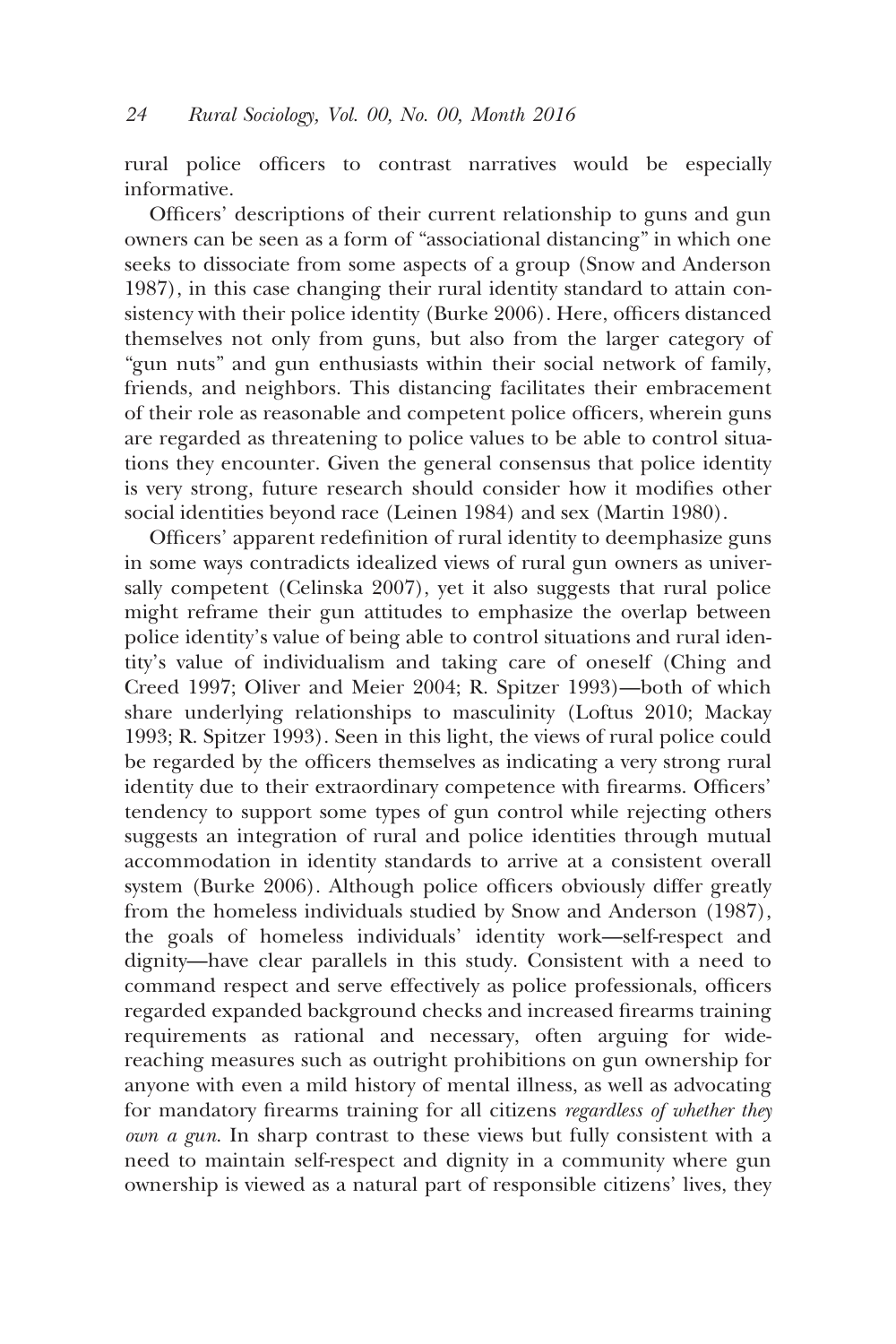expressed mixed support for banning assault weapons and no support at all for limiting concealed carry rights beyond instituting additional training. Thus, officers integrated rural and police identities into a remarkably consistent set of "rural police" views on gun control.

We believe that their attitudes can be understood in light of identity research showing that people routinely modify standards associated with individual identities while striving for consistency in their overall self-concept (Burke 2006). Officers' support for gun controls was tied to threats to their ability to control situations they face as police. Interestingly, however, police in our sample seemed to define such "threats" less as criminal than as incompetent (i.e., untrained) or unstable (i.e., mentally ill). These definitions deserve notice because they are not clearly represented in existing surveys of police executives (Thompson et al. 2006, 2011), but could easily be added in future research. In contrast, officers' stated opposition to gun control was based on their rural pride and belief about gun rights. Here, they dissociated themselves from the institutional aspect of police identity wherein officers can be seen as symbolic agents of big government or "gun grabbers." Hence, similarly to many rural citizens, rural officers support gun rights. Future research might examine other potential indicators of a distinct rural police identity. More generally, our research suggests that one way that individuals might reconcile multiple identities is by embracing combinations of dimensions of the identities that minimize their own interidentity conflicts.

#### Policy Implications

Rural officers' explanations of which specific gun control laws they support and their reasons for doing so provide insights into the barriers to gaining public support for gun control. Our findings suggest a need to reconsider the focus on urban places in our understanding of gunrelated policy issues and recognize the distinct cultural meanings that guns hold for rural residents. Robert Spitzer (1994) points out that gun control is a form of social regulation, and in rural places where gun culture thrives and crime is low, residents may perceive that the stated reasons for changing gun policy are disconnected from rural problems. Guns have played such a personal and sentimental part in rural residents' family and community lives that many people distrust discussions of guns that exclusively focus on their role in crime and overlook their importance as markers of rural culture and decent upbringing. Our research thus suggests that policy solutions regarding gun control should be culturally sensitive to the positive cultural meanings that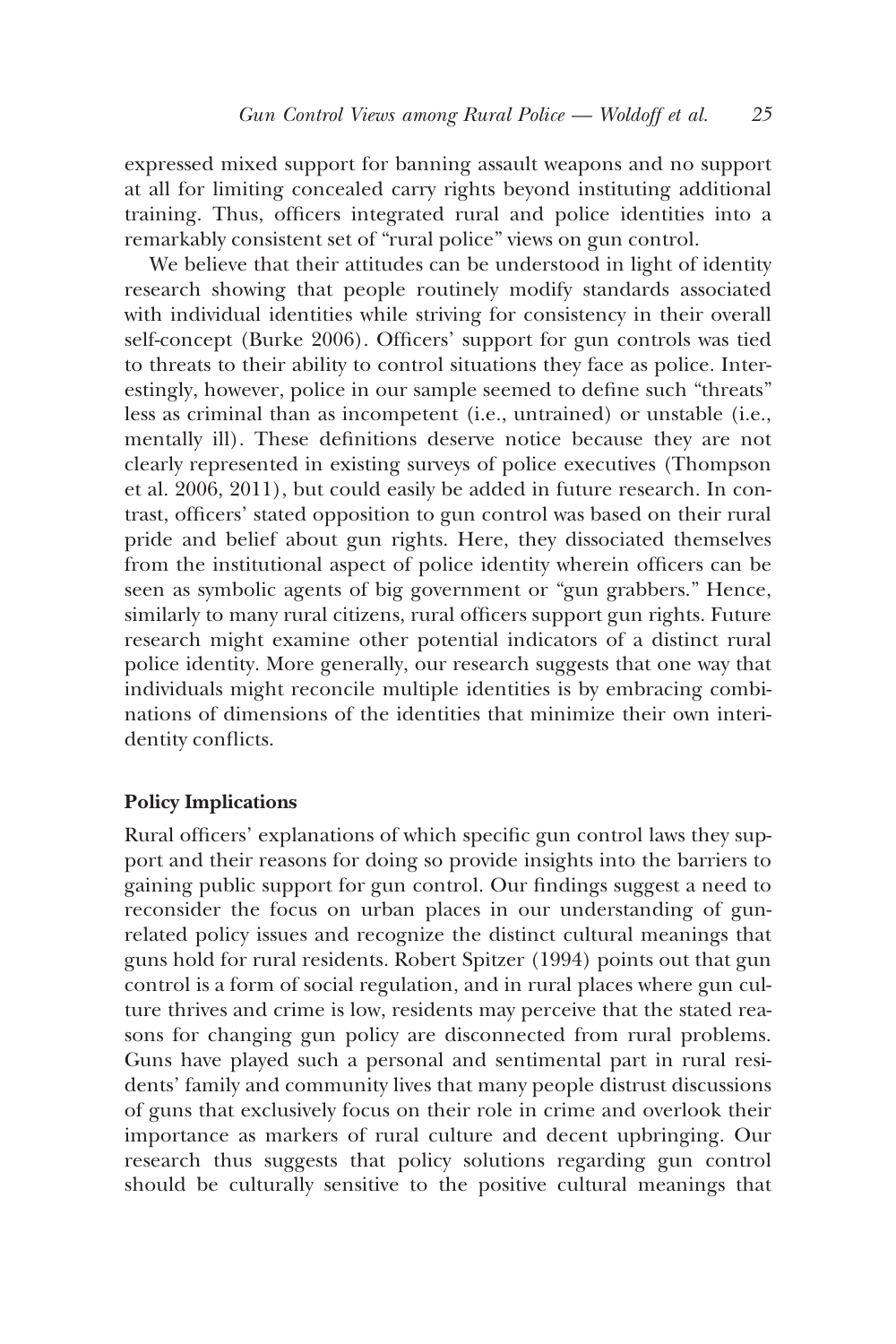guns have for rural populations. Progun activtists already understand the power of appealing to local organizations. Goss (2008) argues that the antiregulatory movement effectively mobilizes citizens by working at the national, state, and local levels. Whether gun control activists could similarly localize their message remains an open question.

#### Limitations and Additional Directions

Our study consists of qualitative data collected from a single rural police department. Although the department appears to be similar to many others in its size and rural focus (Reaves 2015), we obviously cannot rule out the possibility that police in other rural departments would respond differently. Future research is certainly needed to examine the generalizability of our findings. A second limitation is that, despite interviewing over half of the department we studied, the total number of individuals in our sample is modest. Obviously, future research with a larger sample and that compared police from urban, rural, and suburban locations would be welcome even if it is difficult to imagine gaining funding and access for this highly politicized topic (Kelderman 2015).

In conclusion, our research shows that rural police officers have views about gun control that reflect aspects of both rural and police identity. Given the paucity of research attention granted to rural place identity and police views of gun control, we hope that our work can inspire scholars with a number of different interests. Considering the importance of gun rights-gun control debates to the future of U.S. society, we hope that others will take the nuanced views of our rural police as a starting point to further explore common ground between constituencies that rarely find it.

### References

- Bloomberg, Mike. 2013. "Law Enforcement Leaders Demand Congress Act Now to Reduce Gun Violence." Retrieved October 7, 2015 ([http://www.mikebloomberg.](http://www.mikebloomberg.com/index.cfm?objectid=830D4EC4-C29C-7CA2-F5E852B9456ED02D) [com/index.cfm?objectid](http://www.mikebloomberg.com/index.cfm?objectid=830D4EC4-C29C-7CA2-F5E852B9456ED02D)5[830D4EC4-C29C-7CA2-F5E852B9456ED02D](http://www.mikebloomberg.com/index.cfm?objectid=830D4EC4-C29C-7CA2-F5E852B9456ED02D)).
- Brewer, Marilyn B. and Wendi Gardner. 1996. "Who Is This 'We'? Levels of Collective Identity and Self Representations." Journal of Personality and Social Psychology 71(1):83– 93.
- Bristow, Allen P. 1982. Rural Law Enforcement: What's So Different? Criminal Justice Series. Boston, MA: Allyn and Bacon.
- Brown, Michael K. 1988. Working the Street. New York: Russell Sage Foundation.
- Bureau of Alcohol, Tobacco, Firearms and Explosives. 2012. "Form 4473: Firearms Transaction Record." Retrieved October 7, 2015 ([http://www.atf.gov/files/forms/down](http://www.atf.gov/files/forms/download/atf-f-4473-1.pdf) [load/atf-f-4473-1.pdf\)](http://www.atf.gov/files/forms/download/atf-f-4473-1.pdf).
- Burke, Peter J. 1991. "Identity Processes and Social Stress." American Sociological Review 56(6):836–49.

- 2006. "Identity Change." Social Psychology Quarterly 69(1):81-96.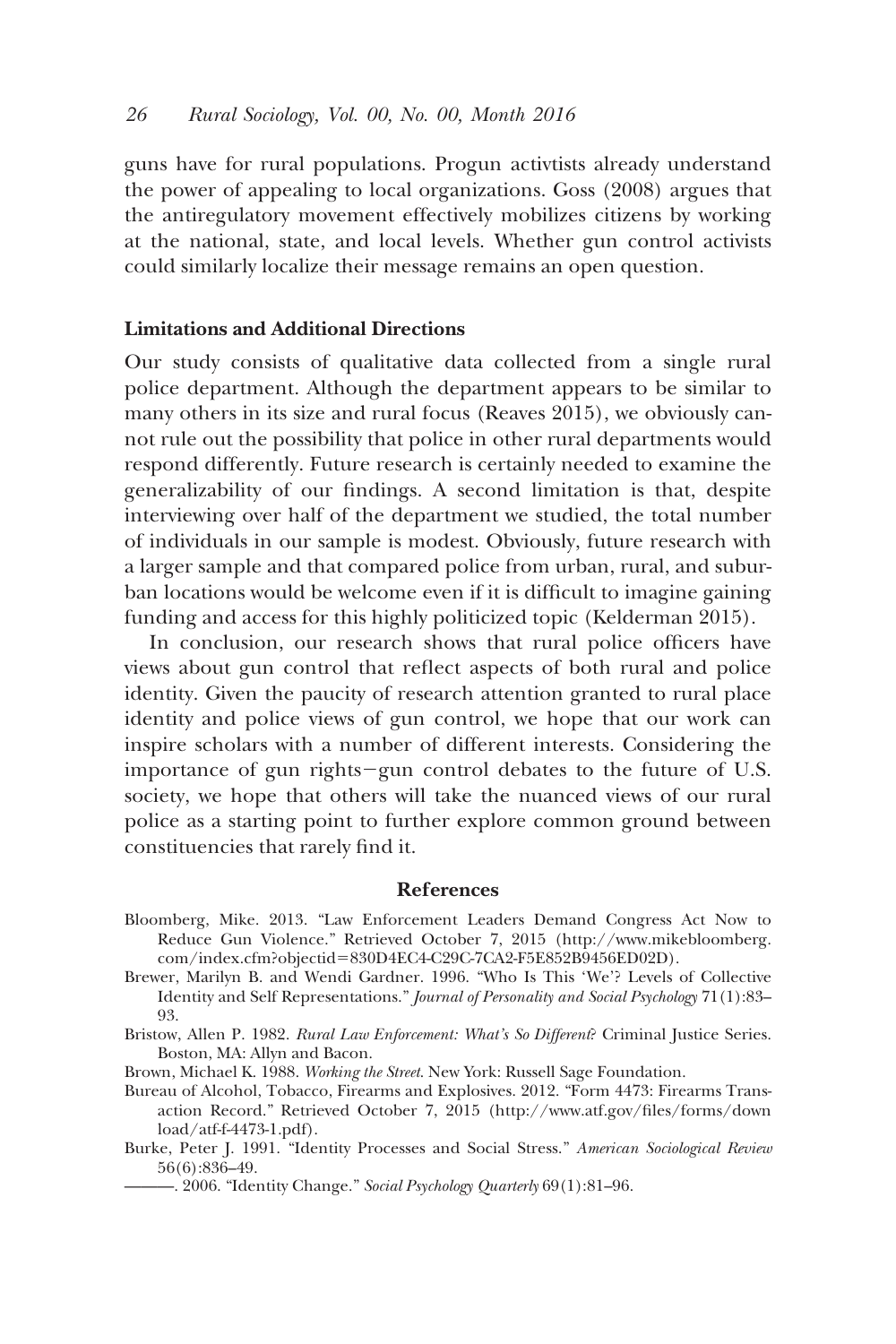- Canterbury, Chuck. 2013. Fraternal Order of Police Archives. Letter, January 29. Retrieved October 7, 2015 ([http://www.fop.net/publications/archives/letters/](http://www.fop.net/publications/archives/letters/2013_0129.pdf) [2013\\_0129.pdf](http://www.fop.net/publications/archives/letters/2013_0129.pdf)).
- Carlson, Jennifer. 2014. "Policing the Second Amendment: How American Law Enforcement Shapes, and Is Shaped by, Contemporary Gun Politics." Pp. 158–75 in Guns, Violence and Public Life, edited by B. Agger and T. W. Luke. Herndon, VA: Paradigm.
- Carter, David L. and Louis A. Radelet. 1999. The Police and Tthe Community. Englewood Cliffs, NJ: Prentice Hall.
- Carter, Gregg L. 2012. Guns in American Society: An Encyclopedia of History, Politics, Culture and the Law. Santa Barbara, CA: ABC-CLIO.
- Cast, Alicia D. and Peter J. Burke. 2002. "A Theory of Self-esteem." Social Forces, 80(3): 1041–68.
- Celinska, Katarzyna. 2007. "Individualism and Collectivism in America: The Case of Gun Ownership and Attitudes toward Gun Control." Sociological Perspectives 50(2):229–47.
- Ching, Barbara and Gerald W. Creed. 1997. Knowing Your Place: Rural Identity and Cultural Hierarchy. New York: Routledge.
- Decker, Scott. 1979. "The Rural County Sheriff: An Issue of Social Control." Criminal Justice Review 4(2):97–111.
- Firearm and Injury Center at the University of Pennsylvania. 2011. "Firearm Injury in the United States." Retrieved October 7, 2015 [\(http://www.uphs.upenn.edu/ficap/](http://www.uphs.upenn.edu/ficap/resourcebook/pdf/monograph.pdf) [resourcebook/pdf/monograph.pdf](http://www.uphs.upenn.edu/ficap/resourcebook/pdf/monograph.pdf)).
- Fyfe, James J. 1980. "Always Prepared: Police Off-Duty Guns." Annals of the American Academy of Political and Social Science 452(1):72–81.
- Gieryn, Thomas F. 2000. "A Space for Place in Sociology." Annual Review of Sociology 26(1): 463–96.
- Goss, Kristin A. 2008. Disarmed: The Missing Movement for Gun Control in America. Princeton, NJ: Princeton University Press.
- Hummon, David M. 1990. "Small-Town Ideology." Pp. 47–68 in Commonplaces: Community Ideology and Identity in American Culture. Albany, NY: State University of New York Press.
- Johnson, Alex. 2013. "Police Chiefs, Sheriffs Divided over Gun Legislation." NBC News, January 28. Retrieved October 7, 2015 [\(http://usnews.nbcnews.com/\\_news/2013/](http://usnews.nbcnews.com/_news/2013/01/28/16740488-police-chiefs-sheriffs-divided-over-gun-control-measures?lite) [01/28/16740488-police-chiefs-sheriffs-divided-over-gun-control-measures?lite](http://usnews.nbcnews.com/_news/2013/01/28/16740488-police-chiefs-sheriffs-divided-over-gun-control-measures?lite)).
- Kelderman, Eric. 2015. "'I Got Nobody': Scholars of Gun Violence Describe Their Lonely Battles." Chronicle of Higher Education, October 5. Retrieved July 1, 2016 [\(http://](http://chronicle.com/article/I-Got-Nobody-Scholars/233647) [chronicle.com/article/I-Got-Nobody-Scholars/233647](http://chronicle.com/article/I-Got-Nobody-Scholars/233647)).
- Kohn, Abigail A. 2004. Shooters: Myths and Realities of America's Gun Cultures. New York: Oxford University Press.
- Leinen, Stephen. 1984. Black Police, White Society. New York: New York University Press.
- Loftus, Bethan. 2010. "Police Occupational Culture: Classic Themes, Altered Times." Policing and Society 20(1):1-20.
- MacKay, Jock. 1993. "Populist Ideology and Country Music." Pp. 285–304 in All That Glitters, edited by G. H. Lewis. Bowling Green, OH: Bowling Green State University Popular Press.
- Martin, Susan Ehrlich. 1980. Breaking and Entering: Policewomen on Patrol. Los Angeles, CA: University of California Press.
- Moskos, Peter. 2008. Cop in the Hood: My Year Policing Baltimore's Eastern District. Princeton, NJ: Princeton University Press.
- National Institute of Mental Health. 2014. "The Numbers Count: Mental Disorder in America." Retrieved October 7, 2015 [\(http://www.nimh.nih.gov/health/publi](http://www.nimh.nih.gov/health/publications/the-numbers-count-mental-disorders-in-america/index.shtml) [cations/the-numbers-count-mental-disorders-in-america/index.shtml](http://www.nimh.nih.gov/health/publications/the-numbers-count-mental-disorders-in-america/index.shtml)).
- Oberweis, Trish and Michael Musheno. 1999. "Policing Identities: Cop Decision Making and the Constitution of Citizens." Law and Social Inquiry 24(4):897–923.
- Oliver, Willard and Cecil A. Meier. 2004. "The Four Stress Factors Unique to Rural Patrol Revisited." Police Chief 71(11). Retrieved October 7, 2015 [\(http://www.](http://www.policechiefmagazine.org/magazine/index.cfm?fuseaction=display_arch&article_id=450&issue_id=112004)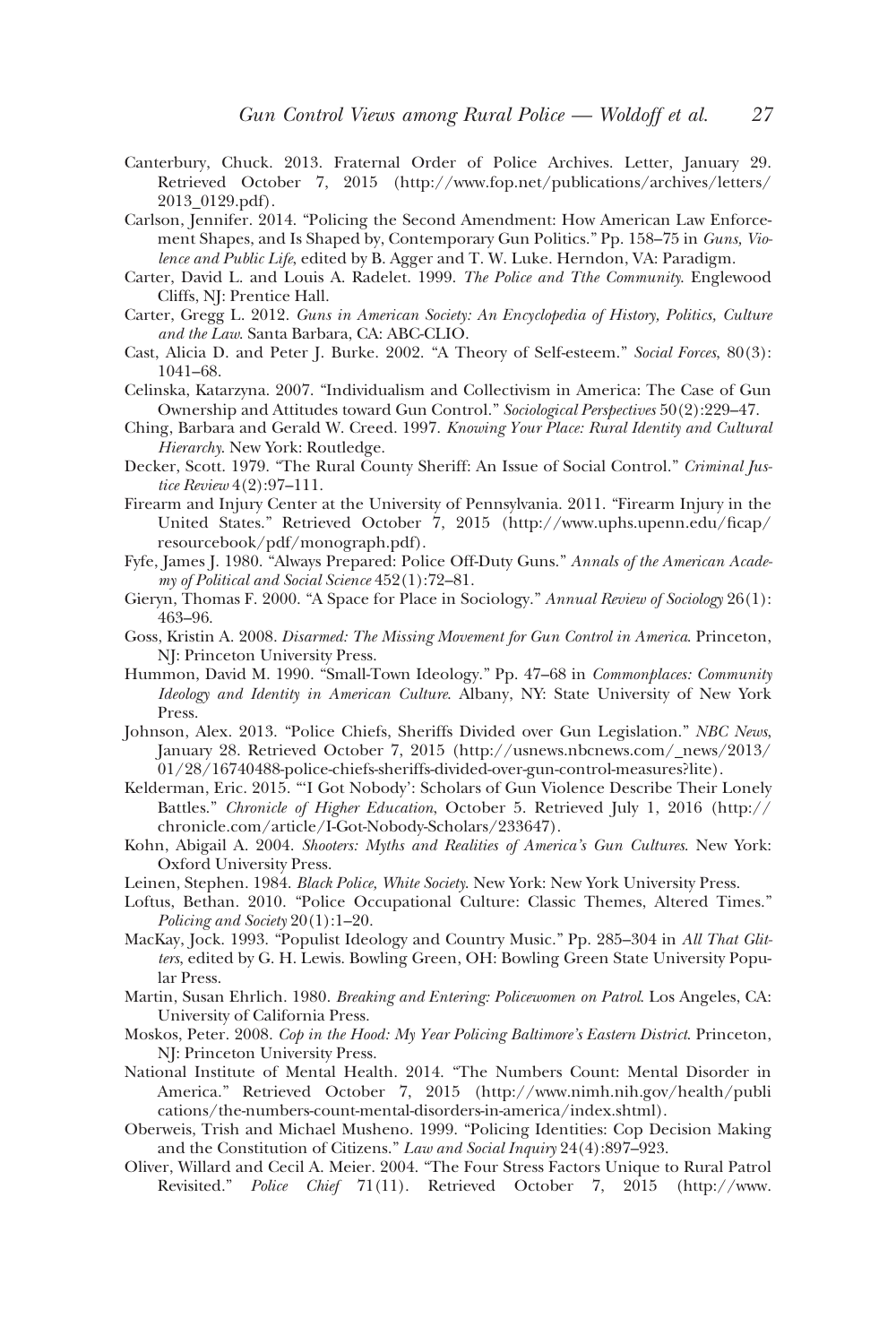[policechiefmagazine.org/magazine/index.cfm?fuseaction](http://www.policechiefmagazine.org/magazine/index.cfm?fuseaction=display_arch&article_id=450&issue_id=112004)=[display\\_arch&article\\_](http://www.policechiefmagazine.org/magazine/index.cfm?fuseaction=display_arch&article_id=450&issue_id=112004)  $id=450$  $id=450$ &issue  $id=$ [112004\)](http://www.policechiefmagazine.org/magazine/index.cfm?fuseaction=display_arch&article_id=450&issue_id=112004).

- Pew Research Center. 2013a. "Broad Support for Renewed Background Checks Bill, Skepticism about Its Chances." Retrieved October 7, 2015 [\(http://people-press.org/2013/05/](http://people-press.org/2013/05/23/broad-support-for-renewed-background-checks=bill-skepticism-about-its-chances/#overall-trend) [23/broad-support-for-renewed-background-checks](http://people-press.org/2013/05/23/broad-support-for-renewed-background-checks=bill-skepticism-about-its-chances/#overall-trend)=[bill-skepticism-about-its-chances/](http://people-press.org/2013/05/23/broad-support-for-renewed-background-checks=bill-skepticism-about-its-chances/#overall-trend) [#overall-trend](http://people-press.org/2013/05/23/broad-support-for-renewed-background-checks=bill-skepticism-about-its-chances/#overall-trend)).
- Pew Research Center. 2013b. "Why Own a Gun? Protection Is Now Top Reason." Retrieved October 7, 2015 ([http://www.people-press.org/2013/03/12/section-1](http://www.people-press.org/2013/03/12/section-1-views-of-stricter-gun-laws/) [views-of-stricter-gun-laws/\)](http://www.people-press.org/2013/03/12/section-1-views-of-stricter-gun-laws/).
- Raasch, Chuck. 2013. "In Gun Debate, It's Urban vs. Rural." USA Today, February 27. Retrieved October 7, 2015 [\(http://www.usatoday.com/story/news/nation/2013/02/](http://www.usatoday.com/story/news/nation/2013/02/27/guns-ingrained-in-rural-existence/1949479/) [27/guns-ingrained-in-rural-existence/1949479/](http://www.usatoday.com/story/news/nation/2013/02/27/guns-ingrained-in-rural-existence/1949479/)).
- Ramarajan, Lakshmi. 2014. "Past, Present and Future Research on Multiple Identities: Toward an Intrapersonal Network Approach." Academy of Management Annals 8: 589– 659.
- Reaves, Brian A. 2015. Local Police Departments, 2013: Personnel, Policies, and Practices. Washington, DC: Bureau of Justice Statistics. Retrieved October 7, 2015 [\(http://www.bjs.](http://www.bjs.gov/index.cfm?ty=pbdetail&iid=5279) [gov/index.cfm?ty](http://www.bjs.gov/index.cfm?ty=pbdetail&iid=5279)=[pbdetail&iid](http://www.bjs.gov/index.cfm?ty=pbdetail&iid=5279)=[5279](http://www.bjs.gov/index.cfm?ty=pbdetail&iid=5279)).
- Reiner, Robert. 2000. The Politics of the Police. New York: Oxford University Press.
- Rubinstein, Jonathan. 1973. City Police. New York: Farrar, Straus, Giroux.
- Semet, Amy and Stephen Ansolabehere. 2011. "Profiling and Predicting Opinions on Gun Control: A Comparative Perspective on the Factors Underlying Opinion on Different Gun Control Measures." Retrieved April 1, 2016 ([http://polisci.columbia.](http://polisci.columbia.edu/files/polisci/u263/Gun%20Paper%2010-1.pdf) [edu/files/polisci/u263/Gun%20Paper%2010-1.pdf](http://polisci.columbia.edu/files/polisci/u263/Gun%20Paper%2010-1.pdf)).
- Sims, Victor H. 1988. Small Town and Rural Police. Springfield, IL: Charles C. Thomas.
- Skolnick Jerome. 1996. "Sketch of the Police Officer's Working Personality." Pp. 89–113 in Criminal Justice in America: Theory, Practice, and Policy, edited by B. W. Hancock and P. M. Sharp. Upper Saddle River, NJ: Prentice-Hall.
- Snow, David A. and Leon Anderson. 1987. "Identity Work among the Homeless: The Verbal Construction and Avowal of Personal Identities." American Journal of Sociology 92(6):1336–71.
- Spitzer, Nicholas R. 1993. "Romantic Regionalism and Convergent Culture in Central Texas." Pp. 87–93 in All That Glitters, edited by G. H. Lewis. Bowling Green, OH: Bowling Green State University Popular Press.
- Spitzer, Robert J. 2004. Politics of Gun Control. Washington, DC: CQ Press.
- Stanek, Richard. 2013. "Letter to Vice President Joe Biden on Gun Control Measures." Major County Sheriffs' Association. Retrieved October 7, 2015 [\(http://www.mcsher](http://www.mcsheriffs.com/pdf/news/mcsa_letter_to_vp_biden_jan_2013_final2.pdf)[iffs.com/pdf/news/mcsa\\_letter\\_to\\_vp\\_biden\\_jan\\_2013\\_final2.pdf](http://www.mcsheriffs.com/pdf/news/mcsa_letter_to_vp_biden_jan_2013_final2.pdf)).
- Strauss, Anselm. 1987. Qualitative Analysis for Social Scientists. New York: Cambridge University Press.
- Stryker, Sheldon and Peter J. Burke. 2000. "The Past, Present and Future of an Identity Theory." Social Psychology Quarterly 63(4):284–97.
- Substance Abuse and Mental Health Services Administration. 2010. Mental Health United States: 2010. Washington, DC: Substance Abuse and Mental Health Services Administration. Retrieved October 7, 2015 ([http://www.samhsa.gov/data/2k12/MHUS2010/MHUS-](http://www.samhsa.gov/data/2k12/MHUS2010/MHUS-2010.pdf)[2010.pdf](http://www.samhsa.gov/data/2k12/MHUS2010/MHUS-2010.pdf)).
- Sykes, Richard E. and John P. Clark. 1975. "A Theory of Deference Exchange in Police-Civilian Encounters." American Journal of Sociology 81(3):584–600.
- Tajfel, Henri and John C. Turner. 1979. "An Integrative Theory of Intergroup Conflict." Pp. 33–47 in The Social Psychology of Group Relations, edited by W. G. Austin and S. Worchel. Monterey, CA: Brooks-Cole.
- Tanfani, Joseph. 2013. "Keeping Guns Away from People with Mental Illness is a Complex Issue." Los Angeles Times, September 21. Retrieved October 4, 2016 [\(http://articles.](http://articles.latimes.com/2013/sep/21/nation/la-na-shooting-background-checks-20130921) [latimes.com/2013/sep/21/nation/la-na-shooting-background-checks-20130921](http://articles.latimes.com/2013/sep/21/nation/la-na-shooting-background-checks-20130921)).